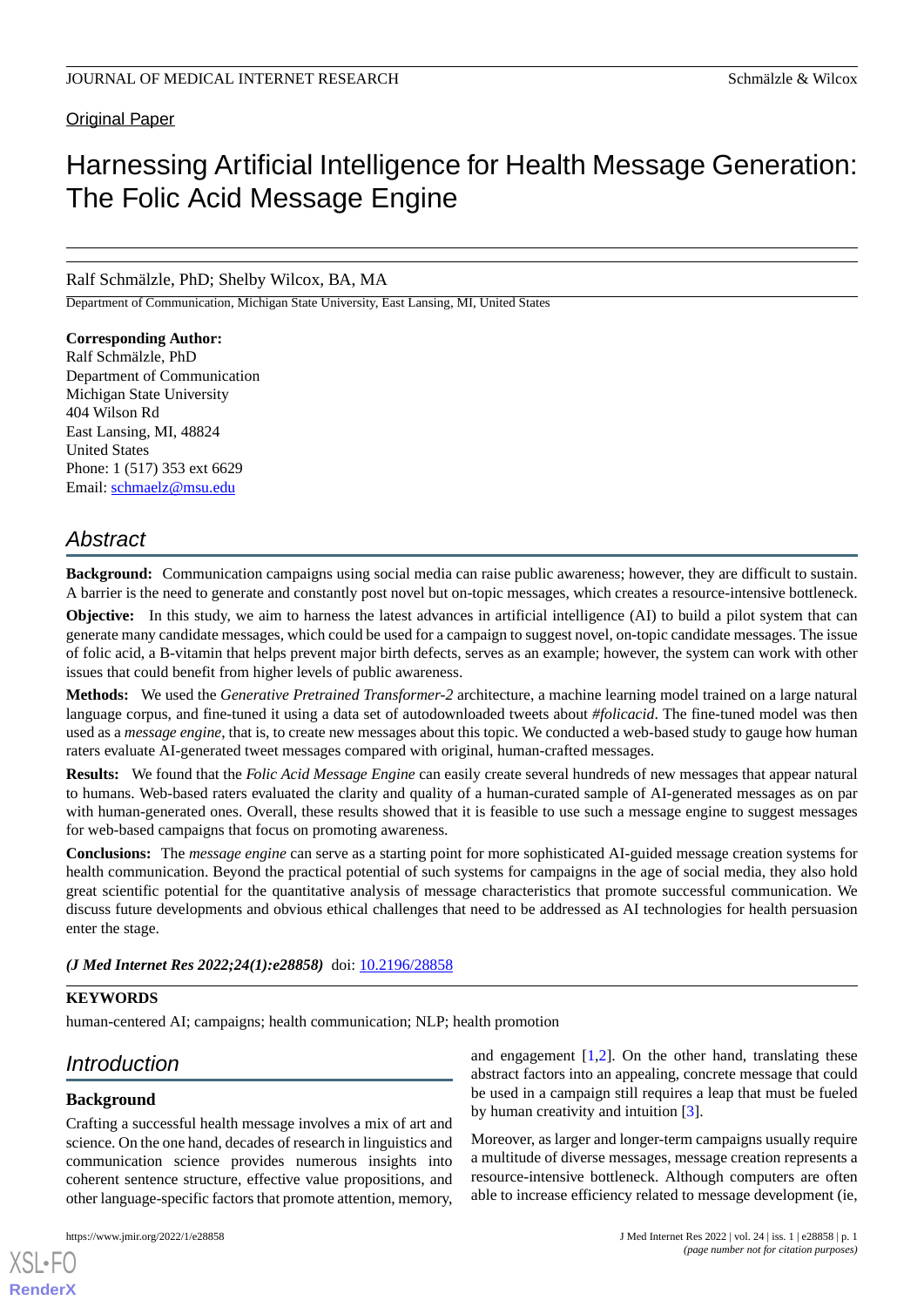information gathering, collaborative environments, and graphic designs), the task of message creation was traditionally beyond their scope. Until a few years ago, computers could analyze a sentence and flag errors; however, they were not able to synthesize a meaningful new sentence. However, the latest advances in machine learning (ML) have equipped computers with the ability to generate language for messages that appear natural and readily comprehensible to humans. This work is highly relevant to health communication in general and campaigns in particular as it could be connected to the task of campaign message generation. Specifically, there is the possibility that language generation methods might help in creating and optimizing messages; however, as there has been little contact between the fields of health communication and language generation, more work is needed to examine this possibility. In this paper, we ask, "How feasible is it to automatically generate on-topic messages that could potentially promote awareness about specific health issues?"

In the following section, we first review how the internet and social networking sites have become part and parcel of health communication. Next, we present the health issue of folate or folic acid (FA) as our test case and highlight the need for campaigns to promote FA awareness. We then introduce recent studies on natural language generation (NLG). This leads to a study in which we use a data set of FA-related social media messages to train a *message engine,* which then generates hundreds of new messages about this topic. We evaluate the clarity and quality of these artificial intelligence (AI)–generated messages compared with human-generated content via a web-based study.

# **The Potential of Social Media Communication Campaigns to Raise Awareness About Specific Health Topics**

Social media has become a key component of communication campaigns [\[4\]](#page-9-3). This development has enabled new forms of health communication that are more direct and engaging for users. Social media–based messaging has also led to unprecedented opportunities for optimizing and effectively delivering information to the masses via computationally heavy approaches such as A/B-testing, recommender systems, and targeting receiver characteristics or social network positions [[5](#page-9-4)[-10](#page-9-5)]. Social media can diffuse messages widely across the globe and deeply into interpersonal networks [\[11](#page-9-6),[12](#page-9-7)].

The role of social media within the health communication landscape is still evolving; however, almost all health campaigns have embraced social media as cost-effective and highly scalable channels for raising and sustaining public attention [\[4](#page-9-3),[13\]](#page-10-0). Specific health issues that are affected by a chronic lack of awareness can benefit substantially from social media awareness campaigns. This is perhaps most prominently demonstrated by the success of the amyotrophic lateral sclerosis ice water bucket challenge, which brought substantial public awareness to the disease of amyotrophic lateral sclerosis and encouraged donations to research.

Raising awareness and providing basic information is a critical first step toward prevention, considering that all health

communication theories posit that if people are unaware of a specific health risk, they will not take preventive action [[14\]](#page-10-1). Of course, many complex health behaviors involve factors beyond awareness and education, such as shifting norms and attitudes or persuading target audiences to engage in specific behaviors [\[3](#page-9-2),[15\]](#page-10-2). However, for some selected health problems, awareness and knowledge deficits can be the primary campaign goals [[16](#page-10-3),[17\]](#page-10-4), and for many others, raising awareness or keeping the issue on the public agenda [[18\]](#page-10-5) is at least a secondary goal. Thus, although we are not claiming that raising awareness is a cure-all solution, we consider it a critical first step for any message generation system.

### **The Case of FA Awareness**

Simply raising awareness and providing essential knowledge can go a long way for prenatal health. Many people who are pregnant are intrinsically motivated to adhere to health recommendations if they know them, as can be measured via self-report and behavioral indicators, such as smoking quitting attempts, reduction in drinking, and changes in exercise and nutrition behaviors [\[19](#page-10-6)-[21\]](#page-10-7). This includes eating a folate-rich diet (to minimize the risk of neural tube defects [NTDs]) or avoiding rare meat (risk of toxoplasmosis) and certain cheeses (to reduce the risk of listeria infection). However, awareness about FA and knowledge about FA-rich diets among women of childbearing age remain too low [[22-](#page-10-8)[24](#page-10-9)]. This is problematic as most pregnancies are only noticed after NTDs occur, such that once people learn about effective prevention behaviors during, for example, a physician's visit, it may be too late [[25,](#page-10-10)[26\]](#page-10-11). Therefore, the issue of FA awareness will serve as a proof-of-concept example to demonstrate the potential of AI-generated messages that could potentially be used to raise awareness by providing a steady feed of on-topic but novel messages in long-term health campaigns.

*Folate* is a vitamin that is required for the body to build cells [[27\]](#page-10-12). Many fruits, vegetables, and other natural foods contain folate, and the synthetic form, *FA*, is used as a dietary supplement or food additive. A folate or FA deficiency during early pregnancy can lead to severe embryonal NTDs [[28\]](#page-10-13). Thus, the World Health Organization and the Centers for Disease Control and Prevention (CDC) recommend that all women of childbearing age consume 400 µg of folate per day [\[29](#page-10-14),[30\]](#page-10-15).

Lack of awareness about FA represents a problem that is, at least to some degree, preventable via health communication and education [\[22](#page-10-8),[31-](#page-10-16)[33\]](#page-10-17). As argued above, most people who are pregnant are motivated to achieve FA supply but will only be able to follow the guidelines if they are aware of them in the first place. Moreover, the recommended steps are relatively easy to follow for many people. However, that is not to say that by simply raising awareness, all positive downstream effects would follow. As with most health behaviors, they are embedded in a biopsychosocial context, requiring, for example, availability of food or FA supplementation, cultural factors, and so forth. However, the basic problem constellation of lack of awareness, paired with a relatively high spontaneous motivation and high self-efficacy and response efficacy, suggests that mass media health campaigns are a promising strategy. Indeed, several

 $XS$ -FO **[RenderX](http://www.renderx.com/)**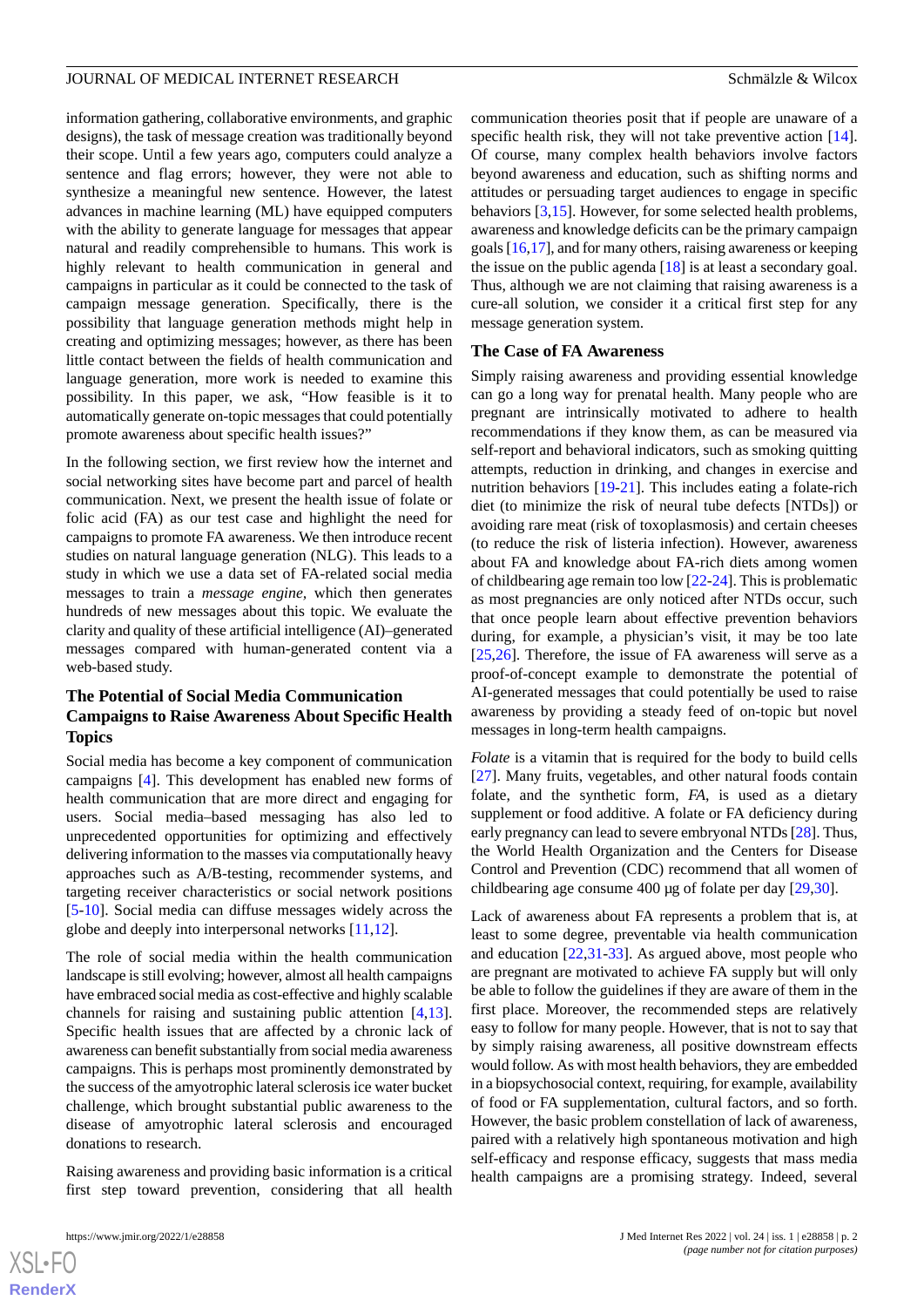previous studies support that FA-related campaigns can produce positive effects [\[22](#page-10-8)[,31](#page-10-16),[33\]](#page-10-17).

### **New Challenges for Social Media Communication Campaigns**

The key benefit of mass media campaigns on social media is that they can quickly disseminate messages into the homes of millions. Moreover, social media has made it much easier to reach specific audience demographics and keep track of relevant outcomes, such as whether messages are seen, shared, or commented on [[3](#page-9-2)[,4](#page-9-3)].

However, although campaigns are a highly scalable tool, conducting a successful campaign is still far from trivial and requires substantial monetary investment and sustained effort over a longer period [\[3](#page-9-2),[15,](#page-10-2)[34](#page-10-18)]. When it is properly conducted, mass communication is highly cost-effective compared with other approaches [[35,](#page-10-19)[36\]](#page-10-20), and most campaigns do not achieve high levels of exposure over a sustained period [[35\]](#page-10-19). For instance, most campaigns only achieve approximately 40% exposure in their target audience [\[37](#page-10-21)], which naturally reduces their success as communication effects logically require that messages are seen in the first place [[38\]](#page-10-22). Moreover, in the days of print, radio, and television campaigning, many campaigns comprised only a limited number of messages that were switched at a relatively slow rate (eg, weekly or monthly), if at all. Although the more professional campaigns nowadays feature *feeds* with dozens of messages, if not more [\[4](#page-9-3)], maintaining such an effort is very costly and requires dedicated personnel, formative processes, and summative evaluation throughout [[39](#page-11-0)[,40](#page-11-1)]. In summary, campaign creation and maintenance is an effortful business.

However, even campaigns that are executed skillfully have difficulties in reaching their audience. The low 40% exposure rate mentioned above came from a study published in 2004; however, since then, the internet has further exacerbated the competition for attention [[41](#page-11-2)[-43](#page-11-3)]. Specifically, the very nature of today's attention economy on social media requires that health communicators update content frequently. Otherwise, algorithms will downvote the content and make it less likely to be seen by the target audience [[43](#page-11-3)[,44](#page-11-4)]. Similarly, on the side of the audience, switching behavior and searching for novel information are very widespread [[45\]](#page-11-5). In summary, the logistic effort needed to create campaign messages and ensure their constant dissemination, as well as the algorithmic and user-sided information selection decisions, pose challenges for maximizing the potential of health communication campaigns.

Overall, this situation invites new approaches that could help health communicators and practitioners create a large number of awareness messages, which could then be automatically scheduled to ensure a constant and variable feed of appealing and timely messages. The following section introduces how recent developments in NLG, a subfield of machine learning or AI research, offer a potential solution to message development and dissemination limitations.

# **The Potential of Language Models to Generate Domain-Specific Health Messages**

Advances in natural language processing have made it increasingly possible to generate coherent messages [[46\]](#page-11-6). Although enthusiasm and skepticism about using computers for text generation have waxed and waned for decades [\[47](#page-11-7)], the advances in the past decade have been particularly impressive as the quality of computer-generated texts is now at a level that makes it often indiscriminable from human-written text [[48,](#page-11-8)[49\]](#page-11-9).

A model that attracted substantial public attention is the *Generative Pretrained Transformer-2* (GPT-2) [[50\]](#page-11-10). In brief, GPT-2 is a deep learning–based ML model that performs expertly across several language-related tasks, such as text translation and summarization, question answering, and text generation [[51,](#page-11-11)[52](#page-11-12)]. Approximately 40 GB of data from  $>8$ million webpages were used to train the basic model. GPT-2 comes in 4 sizes ranging from 124M, 355M, 774M, and 1.5B parameters. Humans generally find the output of GPT-2's text generations authentic and interesting. Notably, the model is publicly available and can be adapted to many text-based tasks, such as summarization, question answering, or generation.

Pretrained language models can be fine-tuned to specific domains [\[53\]](#page-11-13). Fine-tuning is a form of transfer learning in which an ML model trained on domain-general data is retrained on further domain-specific data to adapt to its particularities. The possibility of using such fine-tuned language models to generate domain-specific text has already been demonstrated across different disciplines [\[54](#page-11-14),[55\]](#page-11-15). However, we are not aware of any effort to examine this in the context of health communication. Thus, the question is whether fine-tuning GPT-2 to the domain of FA messages will enable it to generate new messages that are of sufficient clarity and quality to be useful for a potential social media health campaign.

### **Present Study**

This research examines the capability of language models to generate realistic messages about FA, which could serve as suggestions for a potential health campaign. Furthermore, we ask whether this is realistic in the context of public health communication, a situation often characterized by a lack of funds and computational resources. In brief, we use messages, or tweets, from the popular message-sharing platform Twitter to fine-tune a GPT-2 model. Although the same approach can be used with other social media platforms, Twitter offers a relatively straightforward, mainly text-based message format with a 280-character limit and easy access to existing messages, making it the most promising candidate for piloting such a system. After downloading messages and training the message engine, we use the fine-tuned model as a *message engine* to generate a large number of new FA-specific tweets. We then examine the characteristics of the generated messages to identify the preconditions for success and the current limitations of these generated messages. Finally, we wanted to know how AI-generated messages would be compared against human-generated messages. To this end, we conduct a web-based study in which human judges evaluate the AI-generated and human-generated tweets in terms of clarity and quality.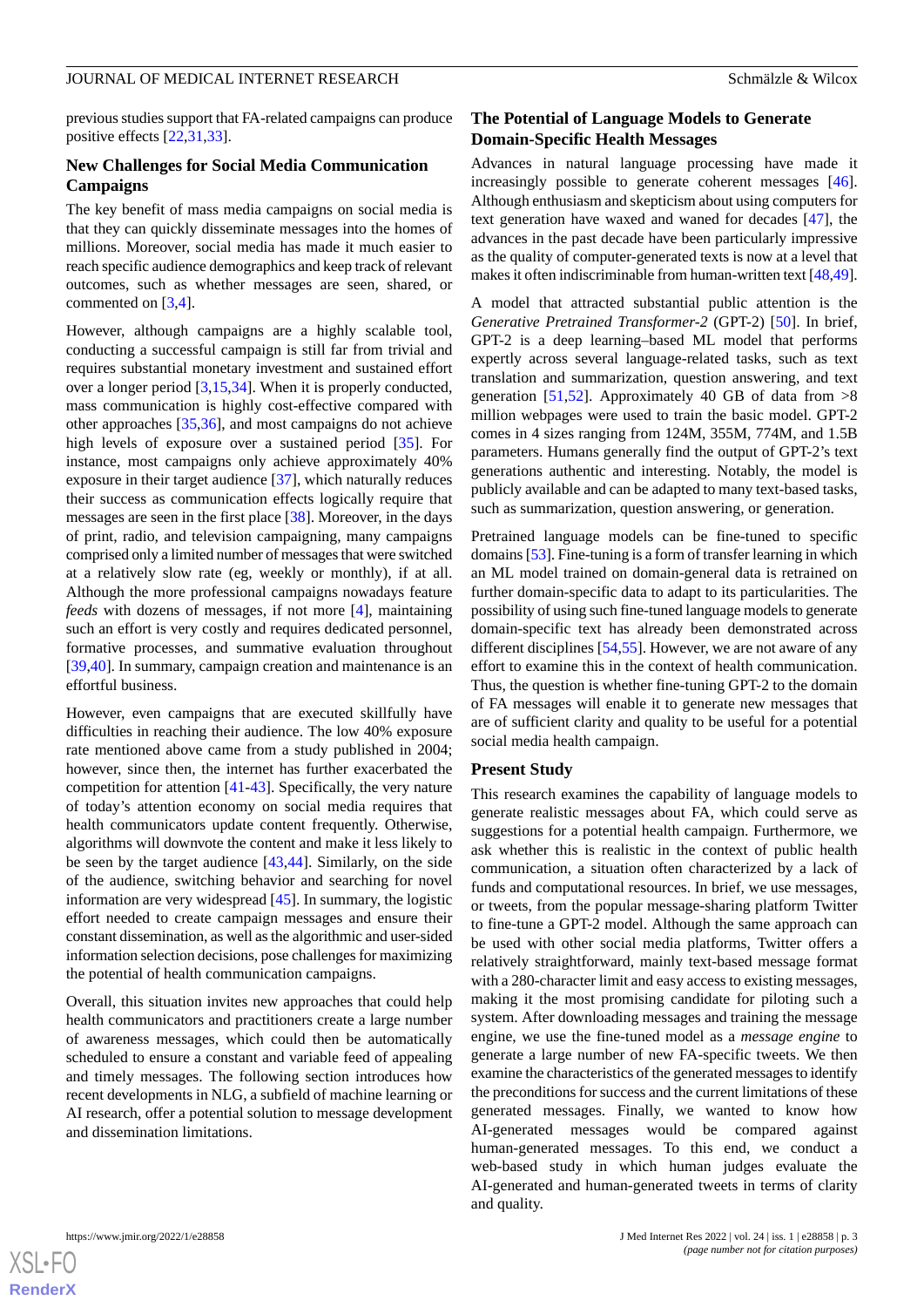# *Methods*

# **The FA Message Engine: Overall System Description**

### *Overview*

In this study, we harnessed the latest advances in AI to build a system that can generate a near-infinite number of health messages to promote FA awareness—the FA Message Engine. What will further be called the *message engine* is essentially

an instantiation of the GPT-2 simple system, a Python package dedicated to fine-tuning OpenAI's GPT-2 text generation model [[56\]](#page-11-16). We used the medium-sized GPT-2 model (355M hyperparameter versions trained on 40 GB of web text) and fine-tuned it with a data set of autodownloaded tweets about *#folicacid*. The resulting model was used to generate new messages [\(Figure 1\)](#page-3-0).

Our specific steps are discussed in the following sections.

<span id="page-3-0"></span>**Figure 1.** The left panel provides a schematic overview of the message engine construction and message generation workflow. The right panel illustrates a few examples of candidate messages. GPT: Generative Pretrained Transformer; GPT-2: Generative Pretrained Transformer-2.



## *Scraping Tweets for Model Retraining*

To obtain a data set to fine-tune the model, we used the Twitter Intelligence Tool [\[57](#page-11-17)] to scrape a large number of tweets that mentioned *#folicacid* in their text. Specifically, we downloaded 25,304 tweets posted between 2010 and 2020 that mentioned *#folicacid* and extracted the raw text of the tweets. After removing duplicates, non-English tweets, and tweets that mainly promoted nutritional supplements (stopwords: buy, order, or sale), we ended up with a data set of 11,311 unique tweets for fine-tuning.

### *Fine Tuning the GPT-2*

After downloading and cleaning the messages to create a data set for fine-tuning, the next step involved preparing and retraining the GPT-2 model. Specifically, we submitted the data set for fine-tuning to retrain the 355M GPT-2 model with recommended default settings of 2000 training steps and a learning rate of  $\alpha = 0.0001$ . Fine-tuning was accomplished via Jupyter Notebook running Python 3 on a computer equipped with a graphics processing unit and executing the gpt2.finetune()-Method from the gpt-simple package [[56\]](#page-11-16). On a standard graphics processing unit–equipped computer,

[XSL](http://www.w3.org/Style/XSL)•FO **[RenderX](http://www.renderx.com/)**

fine-tuning a model of this size takes approximately 1 hour. We also conducted pilot experiments with other model sizes but chose to put only the medium-sized 355M GPT-2 model for a user test. Larger models require advanced hardware, whereas the medium model can work with most cloud-based computing services available to end users. Larger models are also not recommended for generating short text messages, such as tweets. After training, the fine-tuned model, which constitutes the *message engine*, was saved to the disk.

#### *Generating Candidate Tweets via the Message Engine*

We used the *message engine* with a default temperature setting of *t*=0.7 to generate 1000 new tweets. Temperature settings influence the randomness of the textual output, with a lower temperature being less random. As for model size, we conducted pilot tests with different temperature settings but noted that higher settings (*t*=1.0) produced very incoherent output, and low settings (*t*=0.3 and *t*=0.5) led to text that was very close to the training data. Given that our goal was to test the engine's output in humans in terms of clarity and quality, we deemed it worthwhile to conduct user testing for this setting, which is also the recommended default setting as per gpt2-simple's documentary [[56\]](#page-11-16).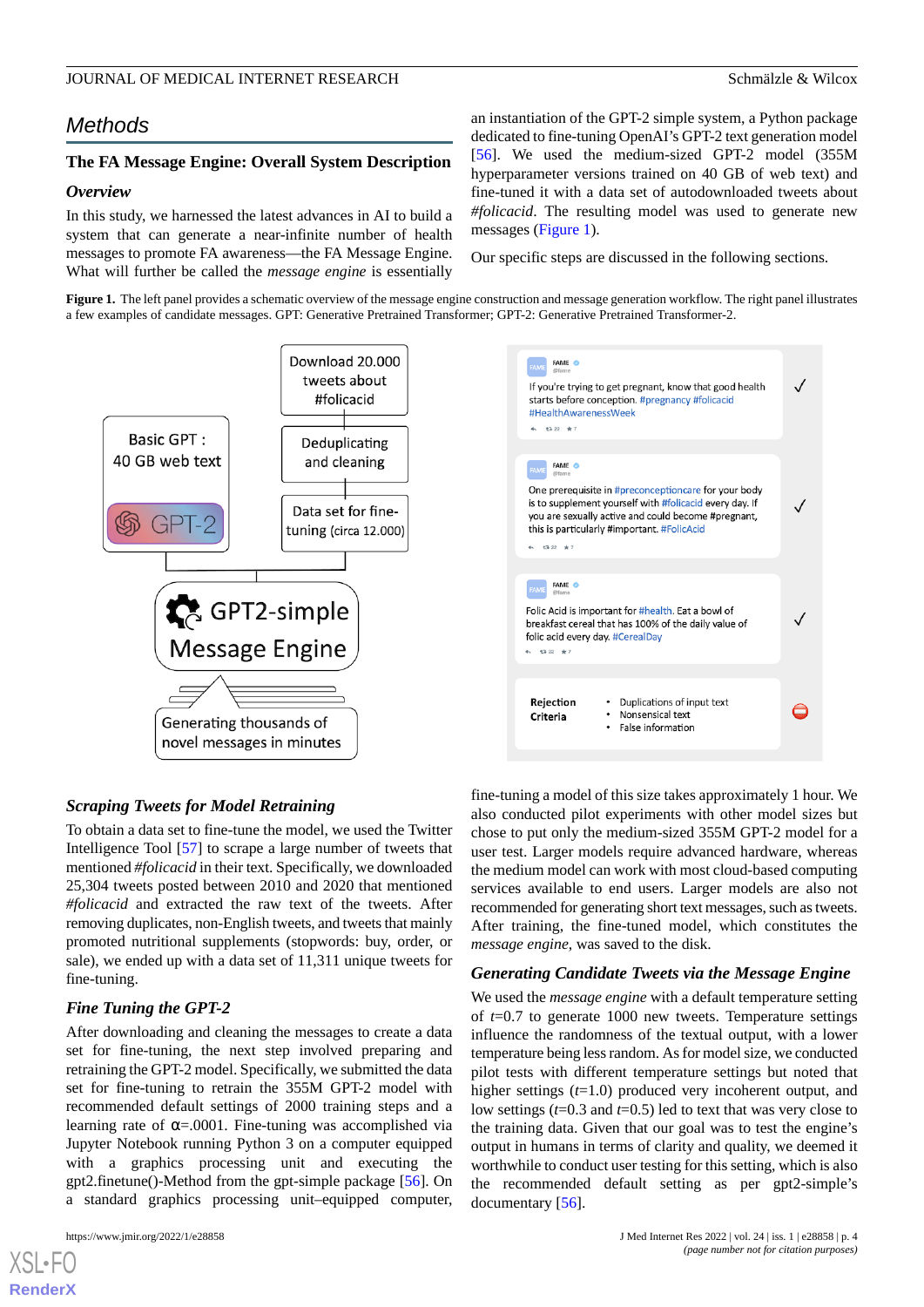### **Evaluating AI-Generated Messages: Web-Based Study**

To evaluate the clarity and quality of tweets generated by the *message engine* against human-generated tweets, we performed a web-based study. The procedure was devised based on the emerging guidelines for evaluating NLG studies [\[58](#page-11-18)] and is described in the following sections.

### *Message Selection*

From the 1000 AI-generated tweets, we drew a random sample of 60 tweets. Next, a human editor curated these tweet suggestions and compiled them into a set of 30 tweets for the web-based study. The human editor rejected AI-tweet suggestions if they contained duplications from the input data, false information according to CDC guidelines, or problematic advice (see the following section for details). A second human curator confirmed this selection without contradictions.

In parallel, we drew a random sample of 30 tweets from a pool of >10,000 real-life tweets. This strategy was chosen as it is not feasible to evaluate thousands of tweets and as it most likely mimics how practitioners would use such a system [[49\]](#page-11-9). Thus, this procedure yielded 2 sets of 30 tweets each—30 AI-generated messages that came from a pool of 60 randomly drawn samples and 30 human-generated messages from Twitter.

### *Participants*

We recruited 150 young adults from a web-based pool at a large Midwestern university to evaluate these messages in terms of clarity and quality. Study participants received course credit as reimbursement for completing the short survey, which lasted approximately 20 minutes and was approved by the local institutional review board. Of the 150 young adults, after excluding data from participants who did not finish the survey or responded unrealistically fast and clicked through the survey, we ended up with a data set of 129 (86%) respondents (mean age 20 years; range 18-28 years). The sample was predominantly female (96/129, 74.4%). Although this sample was not intended to be representative of the population, our participants clearly belonged to the audience of a potential FA awareness campaign. Moreover, given that the goal was to evaluate message clarity and quality rather than message effects on attitudes or behavior, this sample is sufficient for this purpose.

A power analysis suggested that a sample of approximately 100 raters was sufficient to detect a small-to-moderate effect in terms of the mean difference in evaluations of AI-generated and human-generated tweets (1-β=0.9; α=.05; *dz*=0.3) [[59\]](#page-11-19). Moreover, message evaluation studies suggest that evaluations of individual messages stabilize after averaging data from approximately 25 to 30 raters per message  $[60]$  $[60]$ , which we surpassed with this sample size.

### *Procedure*

The survey was administered via Qualtrics software (Qualtrics International), and participants were asked to evaluate all messages regarding clarity and quality. Participants were told that the study's goal was to examine human evaluations of Twitter messages about FA or folate, such as whether they considered the messages adequate to raise awareness or educate audiences about this health issue. The test messages were

presented randomly, and participants were unaware of whether they came from the pool of AI-generated or human-generated messages. Each message was evaluated on 2 questions, 1 focusing on message clarity ("Please evaluate this message in terms of whether it is clear and easy to understand.") and 1 on message quality ("How much do you agree that the content and quality of this message is appropriate to increase public knowledge about folic acid?"). Answers were collected using a 5-point Likert-style response format (*very clear* and *very unclear* and *strongly agree* and *strongly disagree*). At the end of the survey, participants were debriefed about the study's purpose and provided a link to the CDC's website for the most up-to-date information on FA.

# **Evaluating AI-Generated Messages: Computational Analyses**

In addition to inspecting the AI-generated messages and performing a web-based evaluation study, we conducted several computational analyses. Specifically, we computed n-grams and inspected their distribution between AI- and human-generated messages, including visualizations as word clouds. Next, we performed topic modeling analyses to gain additional insights into the semantic structure. Topic modeling is a prominent method for identifying health topics in social media [[61\]](#page-11-21) or subtopics within a given health domain [[62-](#page-11-22)[64\]](#page-11-23). Specifically, we used the topicmodels package [\[65](#page-11-24)] within the R statistical software to compute the latent Dirichlet allocation topic models [[66\]](#page-11-25). Finally, we assessed the semantic similarity of individual messages via the sentence-transformers package [[67\]](#page-12-0). To this end, we transformed each message into a sentence embedding and compared different messages via cosine-vector similarity.

# *Results*

### **Overview**

We found that the fine-tuned GPT-2 model can act as a *message engine* by creating grammatically correct, coherent, and novel messages centered on the topics of FA, healthy nutrition, and pregnancy. In the following sections, we will first describe the insights gained during the overall procedure and qualitative characteristics of the generated output, followed by the web-based evaluation study's quantitative results.

# **Feasibility of the System and Qualitative Description of the AI-Generated Messages**

Our overall research question focused on whether it is possible to fine-tune a language model such as GPT-2 to a specific health domain to build a *message engine.* The answer is that it is possible. As can be seen from the sample output in [Figure 1](#page-3-0), the *FA Message Engine* was able to generate 1000 tweets within a matter of minutes, most of which resembled authentic web-based messages in style and content.

We next asked whether training such a system is realistic in the context of public health, where computational resources and specialized coding skills are scarce. The answer to this question is that it is feasible and surprisingly easy to implement. Although developing the scraping, cleaning, and training procedure took

```
XS-FO
RenderX
```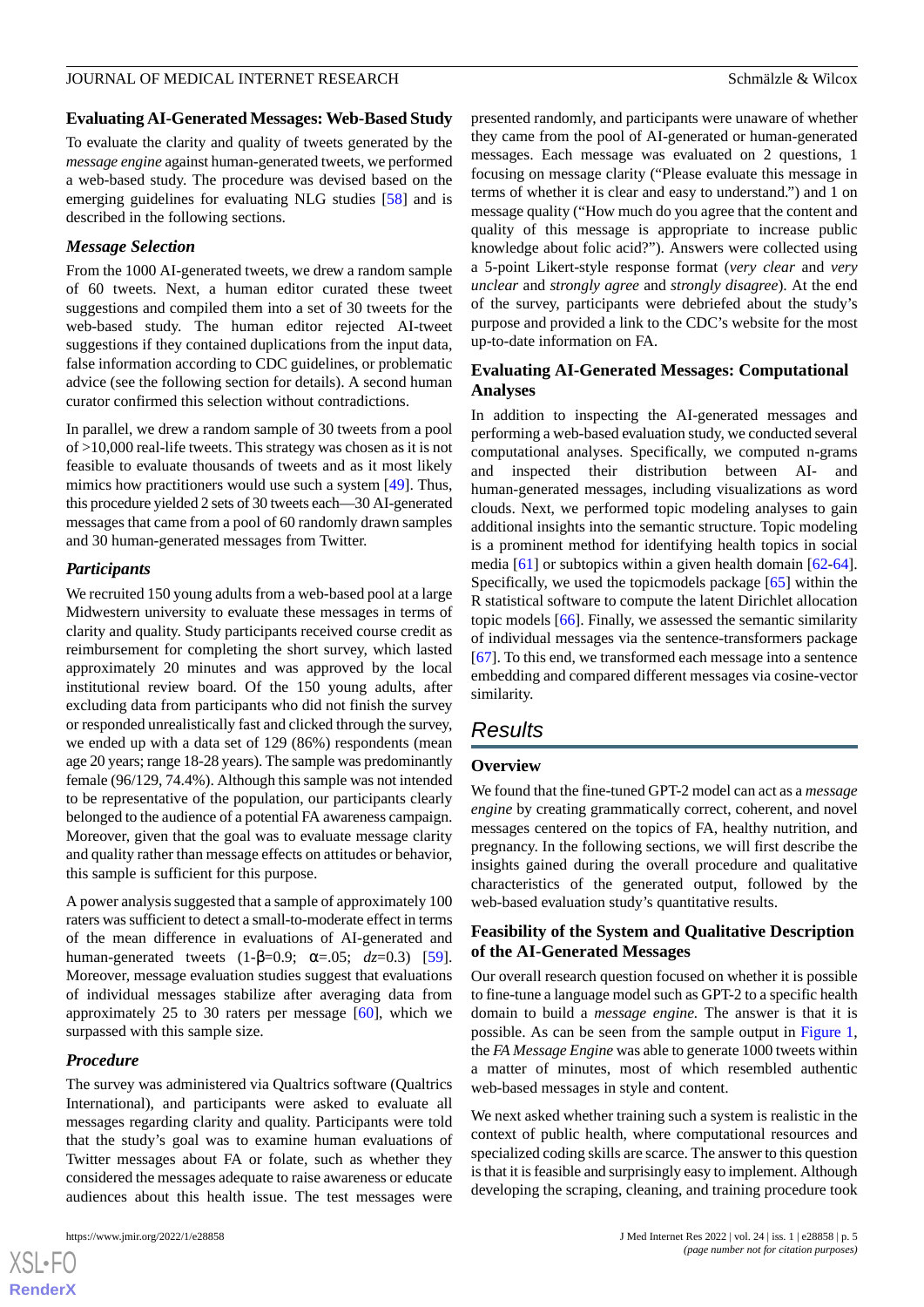some time, now that the system is set up, it can be replicated with little effort. For instance, if we wanted to replace the topic of *#folicacid* with any other health issue, this can be done in >1 hour. The system is also relatively accessible, even to novice users, as long as they are able to execute Python notebooks. Such skill requires only little training, and it would be possible to build a user interface for the system such that the user only enters the topic or search term (eg, *#folicacid*) and, after fine-tuning and generation, receives a sample of 60 message suggestions.

Most critically, we were interested in the characteristics of the generated messages, to which we turn next.

First, we note that the vast majority of the AI-generated tweets appeared natural and contained many elements of the original input tweets that were scraped from Twitter. For instance, the system uses hashtags that co-occurred with the search term *#folicacid*, such as *#pregnancy, #vitamin, #foodfortification #folicacidawarenessweek,* or *#eathealthy*. Second, as with hashtags, the system also tagged accounts that appeared in the input data, such as @*CDC* or @*NHS* (note that by eliminating these accounts from the input data, such information can be suppressed if not wanted).

Another observation is that most of the generated tweets were rather engaging, enthusiastic, or upbeat. This impression may again arise as the input tweets contained elements such as prompts with exclamation marks ("Eat healthy *now*!" and "*Go Folic! Visit [URL]!*") or encouragement, all of which could be interpreted as *cues-to-action* or attempts to raise *self-efficacy* according to the Health Belief Model [\[68](#page-12-1)]. This characteristic is likely as GPT-2 was trained on outgoing links with high so-called *karma scores* [[50\]](#page-11-10), thereby selectively emphasizing the language that web-based audiences found interesting and engaging.

Beyond resembling the linguistic style and platform-specific cues that are characteristic of today's Twitter environment (eg, upbeat language and hashtags), we observed that the AI-generated tweets reflected the input data's topic distribution. For instance, input tweets could be categorized into several topical clusters, such as nutritional needs during pregnancy, the link between FA and NTDs, political advocacy for mandatory food fortification, and so forth. Most AI-generated messages could also be categorized into coarse topic clusters. Additional results and visualizations of n-grams, word clouds, and results from topic modeling can be found in [Multimedia Appendix 1](#page-9-8) [[65](#page-11-24)[-67](#page-12-0),[69-](#page-12-2)[73](#page-12-3)].

Although the overall system and procedure proved feasible, and the quality of many messages appeared comparable with human-generated messages, we made several observations that point to current limitations.

A simple observation is that the system sometimes parrots the training data; that is, it contains either duplicates of raw tweets or specific formulations that appeared in the data set used for fine-tuning (eg, "If you are trying to get pregnant..." and "Thinking of trying for a baby..."). This issue is well-known and follows logically from the fact that language models are essentially giant statistical association machines, which will

learn the information contained in the input data. From an intellectual property perspective, this issue can raise questions about the copyright of the generated output. However, in practice, it is easy to sort out such parrot generations through human supervision, n-gram matching, or paraphrase detection algorithms.

A second limiting observation is that even when not directly parroting the training data, many tweets are still *close to* individual input messages, for example, by mixing formulations such as *trying to get pregnant* and *thinking of having a baby* with various combinations like *start taking #folicacid* or *know that good health starts before conception*. This points to mere reformulations and permutations that are not very creative. Again, this represents a direct consequence of the way natural language models work and is thus not necessarily a severe limitation. In fact, variations of a common message on a health topic may improve a campaign's reach by preventing the content from being downvoted by algorithms that select for novelty. Slight variations may also be beneficial in improving existing messages by making them briefer or more engaging, and it is well-known that repeated exposure to messages improves awareness and retention [[38](#page-10-22)[,74](#page-12-4)-[76\]](#page-12-5). Rather than a limitation, this reformulation strategy of message generation can help to more optimally exhaust the space of possible effective messages. Nevertheless, it is clear that mere rewording represents only a minor achievement in message creation.

A third observation is that some generated messages contained false statements about which foods contain which amounts of FA or what medical defects might occur. Although such tweets are easy to spot in practice, this is an actual limitation. A total of 2 factors may underlie such behavior. First, if the input data contain false or problematic health claims, which are pervasive on social media, then the system will learn them. In this case, the system should not be blamed; however, the curation of the data set for fine-tuning should be optimized. However, more critically, the state of the art of current language models implies that they will simply generate tweets that sound linguistically coherent but may not make sense. We have discussed this issue in the *Discussion* section*,* where we suggest advancements to the system.

These results suggest that human curation and supervision of AI-generated tweets are necessary for practical use cases. Thus, a campaign manager or team would need to monitor the retraining process and eliminate problematic content, which is also what we opted for to select tweets for the web-based evaluation study.

# **Quantitative Comparison of AI- and Human-Generated Messages**

[Table 1](#page-6-0) shows the results of comparing AI-generated and human-generated tweets in terms of overall clarity or quality. [Figure 2](#page-6-1) illustrates the results graphically and provides further distributional information as well as analyses by subgroups. As can be seen, overall, the messages were rated as relatively clear and easy to understand, and participants found that their content and quality were appropriate for increasing public knowledge about FA (>3 on a 5-point scale).

```
XS-FO
RenderX
```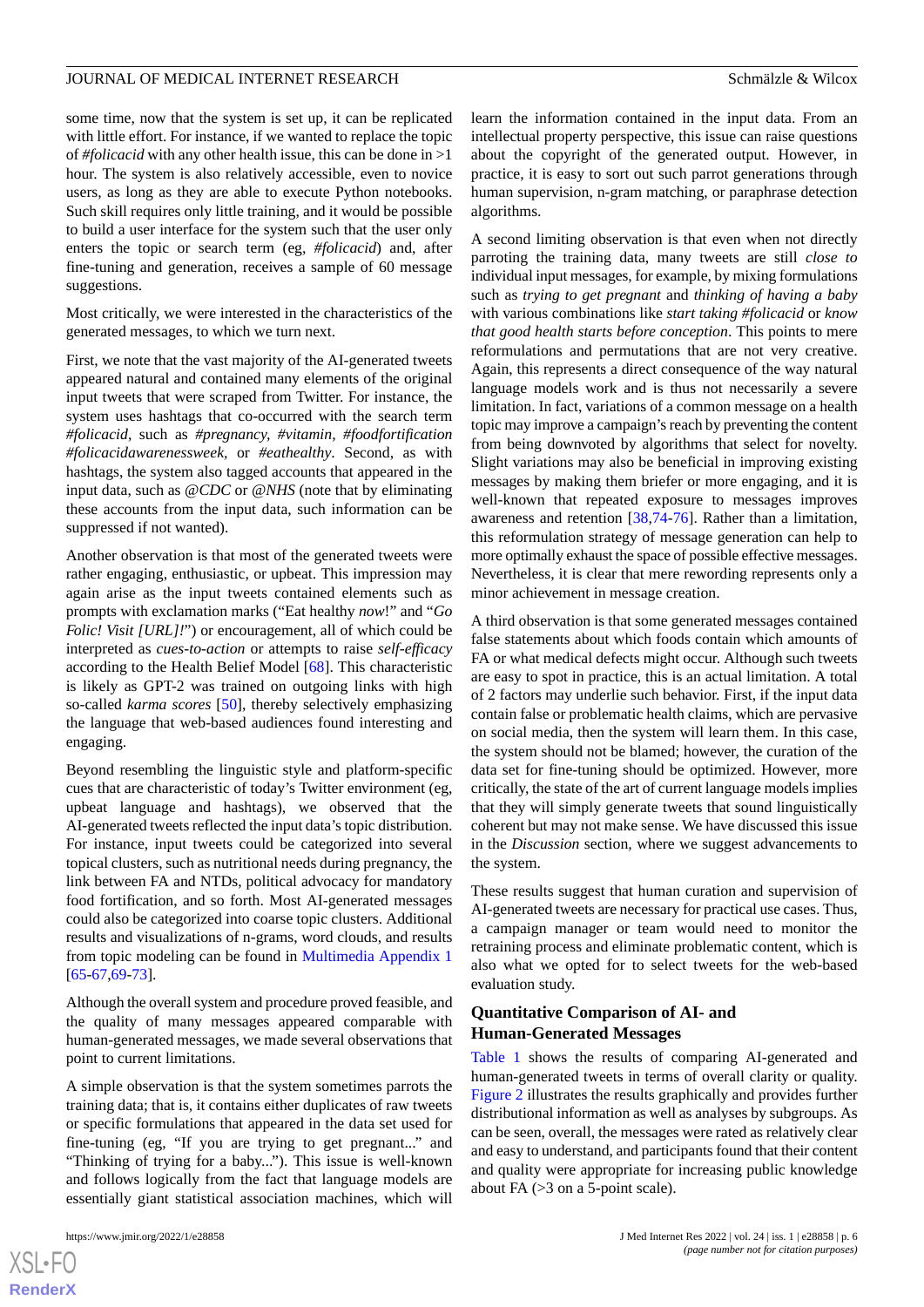<span id="page-6-0"></span>Table 1. Means (SDs) from the web-based survey. Scores for message clarity and quality evaluations for 30 AI<sup>a</sup>- and 30 human-generated messages are shown, respectively.

| Evaluations | AI-generated messages, mean (SD) | Human-generated messages, mean (SD) | t test $(df)$ | P value |
|-------------|----------------------------------|-------------------------------------|---------------|---------|
| Clarity     | 3.58(0.36)                       | 3.34(0.6)                           | 1.97(58)      | .05     |
| Quality     | 3.57(0.32)                       | 3.3(0.53)                           | 2.34(58)      | .02     |

<span id="page-6-1"></span><sup>a</sup>AI: artificial intelligence.

**Figure 2.** 30 artificial intelligence–generated tweets (blue) and 30 human-generated tweets (red) were evaluated in terms of perceived clarity and quality on a 5-point Likert-style scale. The results revealed very similar evaluations and minor average differences, with a considerable spread within each category. The right panels show analyses separated by gender. AI: artificial intelligence.



Statistical analysis revealed that the AI-generated and human-generated tweets were not rated as different in terms of how clear and easy they were to understand ( $t_{clarity}$ =1.97; P=.05). A small but statistically significant difference was found in the quality dimension (*tquality*=2.34, P=.02). However, as can be seen from [Figure 2](#page-6-1), these mean differences were small in light of the variability, and thus, the effect was of a small size. We also zoomed in on the women participants' subgroup as the topic may be more relevant to them or become more relevant in the future with respect to pregnancy. As can be seen from [Figure 2](#page-6-1), the results were robust, and both subgroups (women and men) exhibited essentially the same pattern of results. However, we noted that, given the sample of college students, the topic of FA might not be very relevant to them, although there are also other health benefits of FA beyond the prevention of birth defects.

Next, we performed analyses at the level of the individual messages. As shown in [Figure 2](#page-6-1), the differences for both clarity and quality between individual messages were larger than the differences between categories (human- vs AI-generated). Indeed, performing item-wise analyses in which we compared ratings for single messages across raters using dependent-sample tests (because the same raters evaluated all messages) revealed that many messages were rated consistently higher than others. This pattern emerged both within human-generated and AI-generated messages, as well as across categories. Thus, many AI-generated messages were rated much higher than random human-generated messages.

Overall, we took these results as evidence that the *message engine* generated tweets that human raters evaluated as mainly equivalent to real Twitter messages.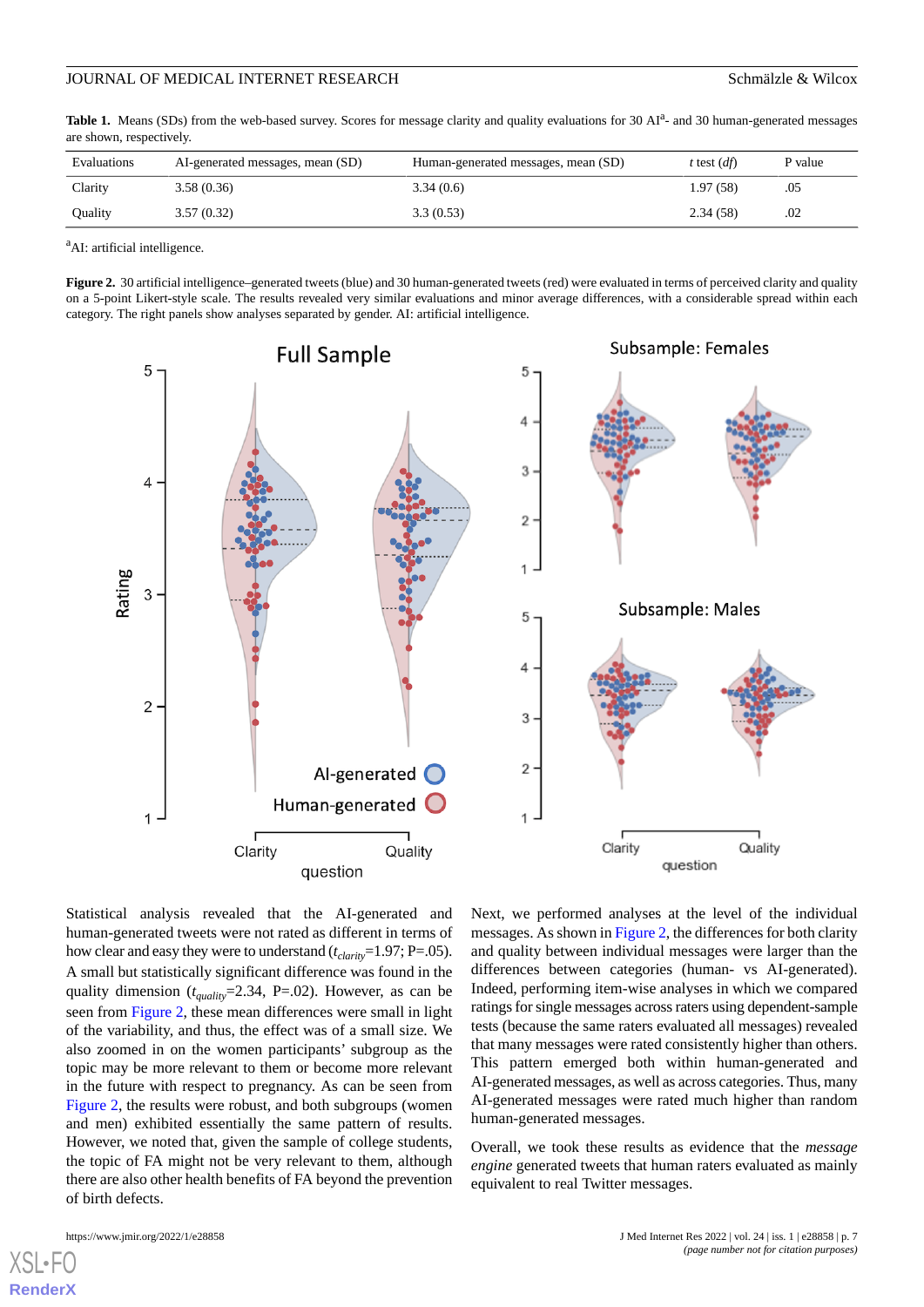#### **Computational Analyses**

In addition to the analyses of content (n-grams and topic modeling) and the human evaluation of clarity and quality, we wanted to examine the generated messages using computational methods. Specifically, we compared the 60 messages (30 AI-generated and 30 human-generated) using sentence Bidirectional Encoder Representations from Transformers (BERT), a modification of the pretrained bidirectional encoder representations from transformers model, to derive semantic sentence embeddings, which we then compared using cosine-similarity [[67\]](#page-12-0).

We found that across all messages, the average similarity was *s*=0.35. Within the 30 AI-generated messages, the average similarity was  $s_{AI}$ =0.37, and the average similarity between the 30 human-generated messages was  $s_{Human}$ =0.34. The average similarity between AI versus human messages was *sAI* versus *sHuman*=0.35. Testing for differences between these computational indices of semantic similarities revealed no significant differences in any comparison (AI vs human and within- vs across-classes; all P>.08; for further details, see [Multimedia Appendix 1](#page-9-8) [[65](#page-11-24)[,66](#page-11-25)]). These results suggest that the sample of AI-generated messages is semantically similar to the sample of human-generated messages.

# *Discussion*

# **Principal Findings**

This study examined whether AI message generation technology can create candidate messages for use in social media health campaigns that focus primarily on raising awareness or increasing knowledge. We found that by retraining a GPT-2 model with thousands of tweets about FA, it is possible to build a *message engine* that can generate novel tweets, which could become part of an actual campaign. Human raters perceived these tweets as broadly similar in terms of clarity and quality to real-world messages. These results suggest that AI-assisted *message engines* could support campaign staff to create more efficient and possibly more effective campaigns for topics that are suitable for awareness-based messaging.

To our knowledge, this study is the first to demonstrate the potential of automated message generation in the context of health communication. Our results are generally positive, suggesting that the *FA Message Engine* can serve as a starting point for more sophisticated AI aides for message generation. Such systems can automatically offer thousands of messages that mimic the style and reflect the substance of existing health messages. Given that message creation is a resource-intensive bottleneck, we see significant application potential for such a system as a catalyst for human creativity [[77\]](#page-12-6).

Building a message engine for the topic of FA proved to be surprisingly easy. Our system made use of available tools [\[56](#page-11-16)] and could thus be transferred to contexts other than the issue of FA. Although this work did not intend to provide such a general purpose system for end users, it would be only a small step to deploy it as a web application as a turnkey solution.

Although the results of the web-based study demonstrate that the system output achieves good results, and the clarity ratings of AI-generated tweets are even significantly higher, we emphasize that our comparison strategy does not warrant the conclusion that AI-generated messages are superior to human-generated messages. Specifically, we compared a selection of 30 AI-generated messages against a sample of 30 real tweets, which were randomly drawn from a pool of >10,000 tweets. We opted for this procedure as our goal was to test the feasibility of AI-assisted message generation, which is the most realistic use case. In the following sections, we have discussed the significant limitations that currently prevent such a system from operating independently. However, the pool of human-curated AI-generated messages performed on par with or better than the standard tweets, and the analysis of semantic similarities did not reveal any difference. Thus, our approach suggests a simple strategy that might improve the quality of web-based content while saving the time and money of health communication practitioners.

Beyond the practical potential of such a *message engine* in the age of social media, the approach also offers considerable scientific potential. In particular, AI-based message engines might strengthen strategies to analyze message characteristics that underlie successful health communication [\[78](#page-12-7)[-80](#page-12-8)]. In its current form, users of the message engine cannot influence the generated text's characteristics other than by what is fed in with the fine-tuning data set.

However, the natural language processing community [\[55](#page-11-15),[81](#page-12-9),[82\]](#page-12-10) strives to gain more control over how the text is generated, and we see this as a promising next step. In particular, a limitation of the current system is that it does not incorporate any theory-based message design principles [[1,](#page-9-0)[83\]](#page-12-11), such as barriers, cues to action, and norm or threat appeals. The fact that the current system learned to include some theory-compatible features, such as cues to action, shows promise in this regard; however, a more systematic approach is needed  $[84-86]$  $[84-86]$  $[84-86]$ .

Ideally, this could then set off a virtuous cycle in which one could, via rapid iterations, gather feedback about specific message characteristics that are associated with targeted outcomes (eg, attention, awareness, and message sharing) and thus more clearly identify the message characteristics that facilitate individual outcomes [\[87](#page-12-14)]. As these characteristics become more accessible by linking objective message properties to large-scale outcomes, we might expect profound theoretical contributions from this otherwise applied system [\[88](#page-12-15)].

Along these lines, the most promising research direction is to fine-tune the fine-tuning process. We simply used the medium-sized GPT-2 model and fine-tuned the model with a set of tweets that were minimally screened. However, as with any manufacturing process, the quality of the input data determines the output. Thus, by fine-tuning the engine with often mediocre tweets, the AI-generated tweets were likely less potent than they would have been with a better training set.

In the future, we envision that one could curate a pool of high-quality tweets to serve as grade-A training material. An option, analogous to the strategy of training the GPT-2 base model with relatively more engaging text content, is to select

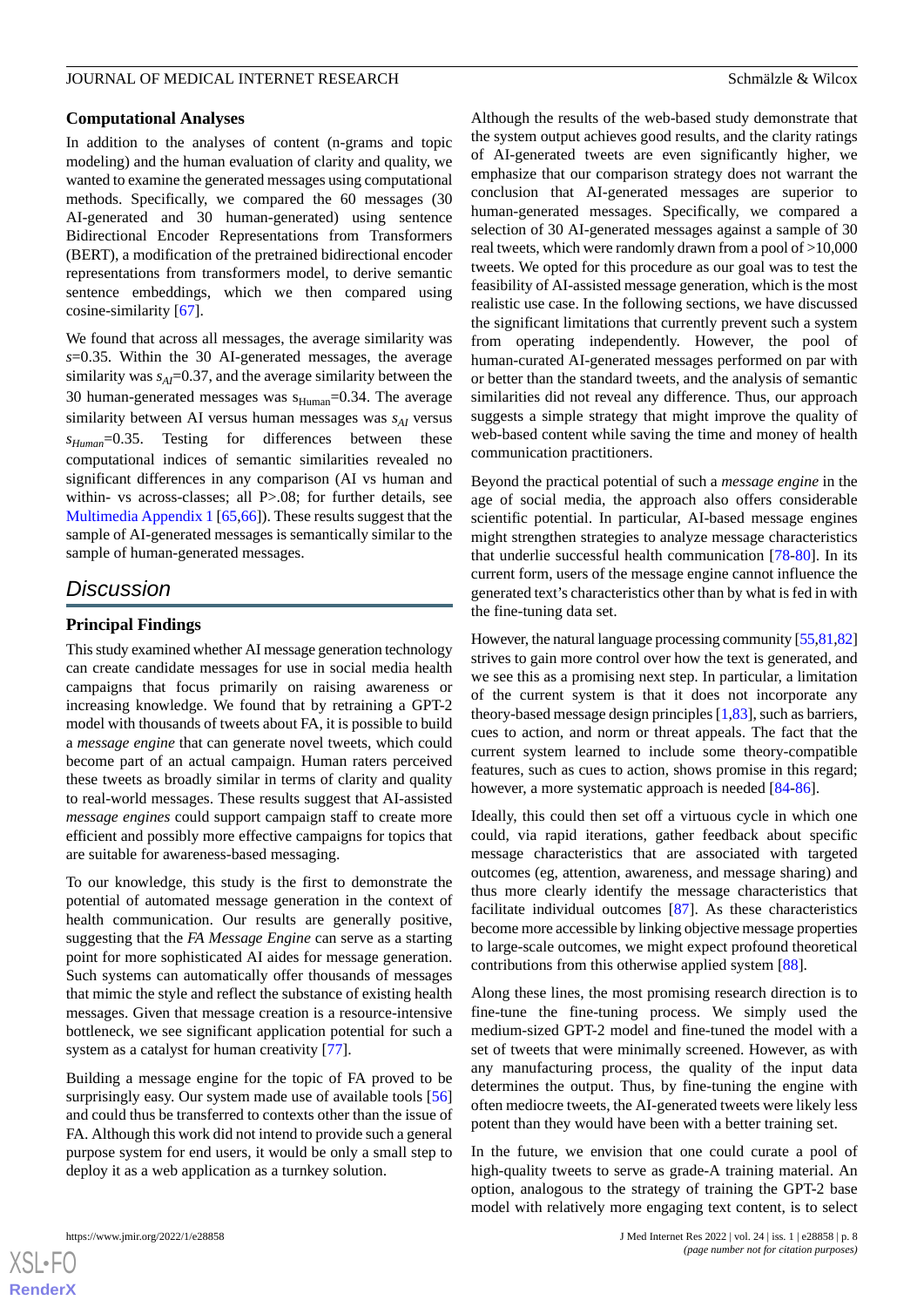only those tweets about *#folicacid* that have been retweeted or liked. Another option is to bootstrap messages by having domain experts reword or craft theory-based examples. However, a challenge for this strategy is that fine-tuning requires large amounts of text—a few hundred examples are not enough. Overcoming this challenge is feasible with a large pool of quality input data. In addition, such a message pool could be used to train message engines for domains other than the narrow issue of FA.

We conclude this section by emphasizing again that the primary use case of such systems lies in boosting awareness for selected health problems where awareness is lacking or waning. At this point, a message engine system does not yet solve trickier health communication problems, such as the habitual nature of many negative health behaviors, addressing the socioecological embeddedness of such behaviors, or how to change health-related attitudes [\[89](#page-12-16)]. In principle, we see no reason why such systems could not be expanded to contexts beyond social media, especially as reliance on voice assistants such as Amazon's Alexa, Alibaba's AliGenie, or Apple's Siri for information increases. However, the *message engine* presented here is primarily intended for mass communication about public health issues that are affected by low awareness. For such health issues, we envision that this system can improve the cost/benefit ratio and overcome the *message-creation bottleneck* to avoid web-based content from being algorithmically downvoted as it is considered not fresh, dull, or unengaging.

### **Limitations, Risks, and Avenues for Future Research**

This study demonstrates a positive application of NLG technology; however, some risks and limitations are worth mentioning.

A very basic limitation is that our focus was on demonstrating the feasibility of a message engine to generate messages that could potentially become part of a campaign; however, we did not actually conduct such a campaign. Thus, although we are confident that we showed that the generated messages—after going through the human content curation process—are on par with human-generated *baseline* messages, we did not actually show that these messages improved public health and especially not with regard to more distal outcomes such as attitude change and behavior. This should be the topic for future research.

Similarly, we note that our sample comprised college students who were not intended to be representative of the larger population. However, given that our focus was on evaluations of message clarity and quality rather than more idiosyncratically defined responses, this sample seems appropriate. This is also underscored by the fact that evaluations were highly consistent across subgroups of women and men raters. Nevertheless, future work on, for example, message effects on attitudes, beliefs, and other variables beyond basic clarity and quality should also focus on outcomes in specific health audiences, such as people who intend to have a child.

Regarding broader implications and risks, recent events in the political domain have highlighted the danger of algorithmic bots deployed to create or spread misinformation [\[90](#page-12-17)-[93\]](#page-12-18). Several malicious actors seem to be using natural language

 $XS$ -FO **[RenderX](http://www.renderx.com/)**

generators to produce fake or divisive messages; thus, several empirical studies have examined the dangers of using NLG technology to create content that is harmful to society [\[49](#page-11-9),[94\]](#page-12-19). The same problems arise concerning the marketing of products that might harm health or use bots to promote certain brands [[95](#page-12-20)[-97](#page-13-0)].

Our study speaks to these issues by showing that it is also possible that benevolent actors can use NLG methods to promote public health. As with all technologies, risk and benefit are correlated, because otherwise the technology would be abandoned [\[98](#page-13-1)]. As such, we hope that our study will help explore the potential of AI as a force for promoting positive outcomes. However, this does not mean that we advocate for a laissez-faire strategy. Instead, a discussion of the ethical consequences of these technologies is needed and ongoing [[99,](#page-13-2)[100](#page-13-3)]. However, the field of health communication seems to be a particularly strong example of how human-centered AI could be used for social good.

Another risk and major limitation of the system is its lack of common sense knowledge. People who are not familiar with NLG technology are sometimes ambivalent about the idea of a *message engine*, finding it both magical and critical. Many also expect the systems to operate in a human-like fashion; however, this is not at all the case. On the surface, the generated tweets have a human-like look and feel to them; however, closer inspection reveals that GPT-2–style language models lack the deeper understanding and reasoning capacity that would be necessary for calling them intelligent.

Indeed, some AI-generated tweets are ludicrous, and others contain false information that is presented as fact [[101\]](#page-13-4). For example, a tweet that emerged with little pretraining material was, "Make sure you drink 4 breads of #folicacid per day!" Such examples reflect a lack of common sense knowledge that one cannot drink bread. These examples arise only as GPT-2, although very sophisticated, ultimately boils down to a statistical association machine that links the domains nutrition and FA but does not have knowledge about fluid versus solid substances. The computer programs'inability to draw connections between categories or classify knowledge outside the training set has been a fundamental challenge since the early days of AI research [[102](#page-13-5)[-104](#page-13-6)].

This issue becomes particularly sensitive when generations contain wrong medical advice, such as "Take 4 lbs of FA per day!" Again, this reveals that the language model only picks up on statistical regularities in how words are used; however, it possesses no actual knowledge about pregnancy, nutrition, quantities, the developing fetus, and the causal relations between these concepts. These challenges are relatively easy to overcome with human supervision and insight. However, a trickier issue concerns issues in which the underlying knowledge is still evolving or uncertain. Such situations can provide fertile grounds for health myths or speculations about side effects. Such information will enter the message engine if it is present in the training data set, which again emphasizes the need for human curation.

In addition to the lack of domain knowledge about health and biology beyond that provided in the training set, we have already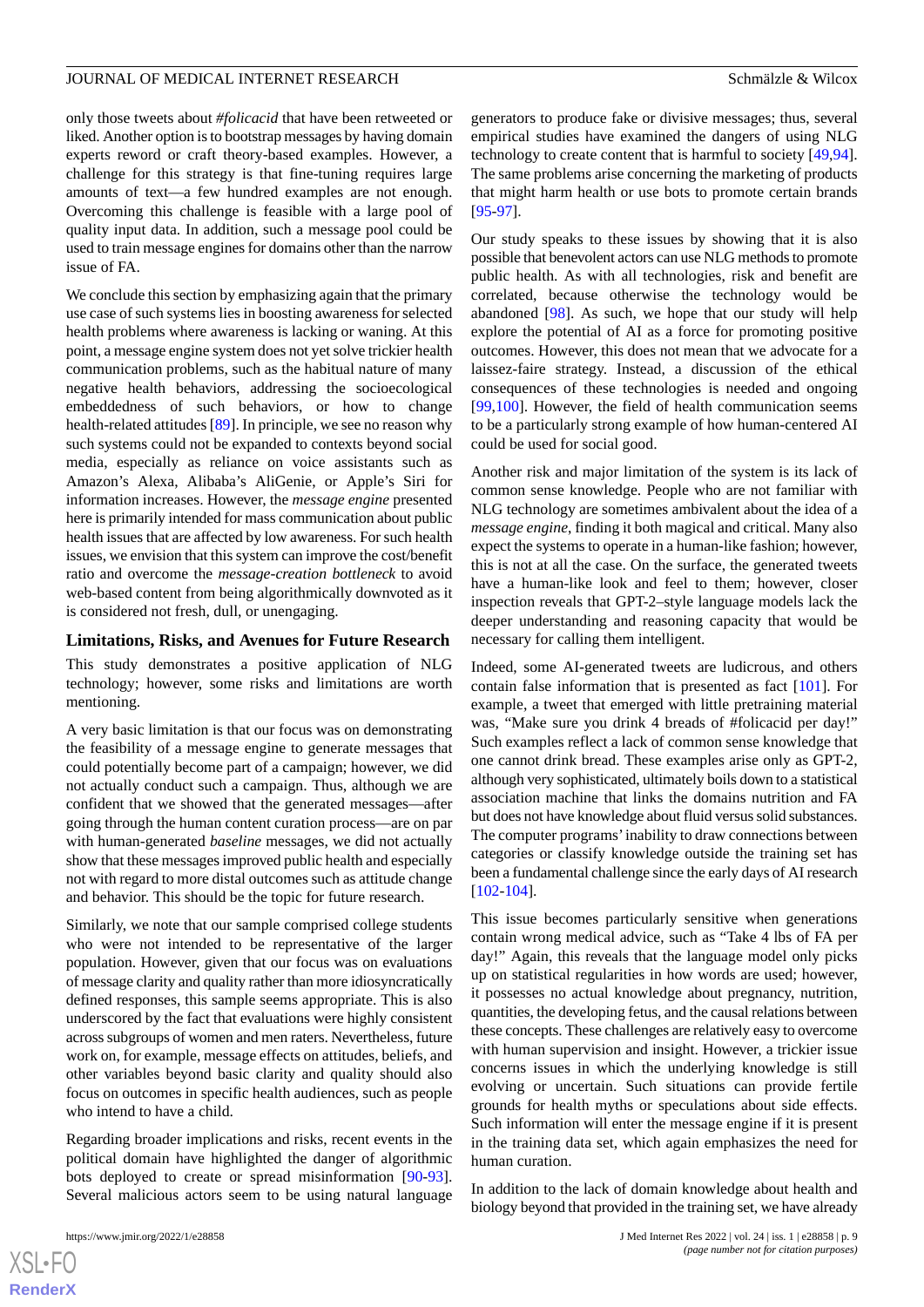pointed out that the system also has no theoretical understanding of communication and persuasion. The message engine only mimics and varies word use, albeit very eloquently. For a nonnative speaker who has to learn a foreign language for years, this skill may seem enviable; the ability to swiftly come up with 1000 sentences about FA may also impress and help health campaigners who spend hours coming up with 100 new candidate messages. However, the fact that such language models may talk without real understanding also means that they should only be used under the supervision of medical and communication experts. However, this is also true for more human-centric methods, such as focus groups or user-generated content.

Despite these limitations, the underlying technology can be expected to improve rapidly, and health communication researchers are well-advised to keep an eye on these developments. For instance, a successor model to GPT-2 has already been developed [\[105](#page-13-7)]. This model, called GPT-3, significantly improves some of the limitations that characterize GPT-2. Together with systems that are capable of generating persuasive arguments, selecting best-matching arguments for specific groups, and several other advances, we anticipate that the field of AI-assisted health message generation will see significant progress over the next decade [\[65](#page-11-24),[106](#page-13-8)[-110](#page-13-9)].

### **Conclusions**

To conclude, the *message engine* can generate candidate messages for human curators about selected health issues. This is relevant for issues where a lack of awareness is the primary problem, and a rich pool of social media messages is needed. At this stage, human supervision is necessary, and the technology, although very promising for content creation, requires control to select relevant content. Scientifically, this approach may promote a new wave of theoretical insights into the mechanisms of effective health messaging. We foresee that AI-generated messages for health promotion, education, and persuasion will become commonplace. It will be important for health communication researchers and practitioners to develop a strategy to use this technology positively.

### **Acknowledgments**

The authors would like to thank Max Woolf for making the code for retraining the Generative Pretrained Transformer-2 available.

### <span id="page-9-8"></span>**Conflicts of Interest**

None declared.

### **Multimedia Appendix 1**

<span id="page-9-1"></span><span id="page-9-0"></span>Inspection of word frequency, topic modeling results, and analysis of semantic similarity. [[DOCX File , 1928 KB](https://jmir.org/api/download?alt_name=jmir_v24i1e28858_app1.docx&filename=f7895b057abdd5f352769845eae129f1.docx)-[Multimedia Appendix 1\]](https://jmir.org/api/download?alt_name=jmir_v24i1e28858_app1.docx&filename=f7895b057abdd5f352769845eae129f1.docx)

### <span id="page-9-3"></span><span id="page-9-2"></span>**References**

- <span id="page-9-4"></span>1. Cho H. Health Communication Message Design: Theory and Practice. Thousand Oaks: SAGE; 2011.
- 2. Geeraerts D. Cognitive Linguistics: Basic Readings. Berlin: Walter de Gruyter; 2006.
- 3. Rice R, Atkin C. Public Communication Campaigns. Thousand Oaks: SAGE; 2012.
- 4. Shi J, Poorisat T, Salmon CT. The use of social networking sites (SNSs) in health communication campaigns: review and recommendations. Health Commun 2018 Jan 18;33(1):49-56. [doi: [10.1080/10410236.2016.1242035\]](http://dx.doi.org/10.1080/10410236.2016.1242035) [Medline: [27858464\]](http://www.ncbi.nlm.nih.gov/entrez/query.fcgi?cmd=Retrieve&db=PubMed&list_uids=27858464&dopt=Abstract)
- 5. Kohavi R, Longbotham R. Online controlled experiments and A/B testing. In: Encyclopedia of machine learning and data mining. Boston: Springer; 2017.
- 6. Kim HS, Yang S, Kim M, Hemenway B, Ungar L, Cappella JN. An experimental study of recommendation algorithms for tailored health communication. Comput Commun Res 2019;1:103-129 [\[FREE Full text\]](https://tobacco.ucsf.edu/publications/experimental-study-recommendation-algorithms-tailored-health-communication)
- 7. Matz SC, Kosinski M, Nave G, Stillwell DJ. Psychological targeting as an effective approach to digital mass persuasion. Proc Natl Acad Sci U S A 2017 Nov 28;114(48):12714-12719 [\[FREE Full text\]](http://www.pnas.org/cgi/pmidlookup?view=long&pmid=29133409) [doi: [10.1073/pnas.1710966114](http://dx.doi.org/10.1073/pnas.1710966114)] [Medline: [29133409](http://www.ncbi.nlm.nih.gov/entrez/query.fcgi?cmd=Retrieve&db=PubMed&list_uids=29133409&dopt=Abstract)]
- <span id="page-9-5"></span>8. Yom-Tov E, Shembekar J, Barclay S, Muennig P. Erratum: Author Correction: the effectiveness of public health advertisements to promote health: a randomized-controlled trial on 794,000 participants. NPJ Digit Med 2018 Aug 16;1:38 [[FREE Full text](https://doi.org/10.1038/s41746-018-0047-z)] [doi: [10.1038/s41746-018-0047-z](http://dx.doi.org/10.1038/s41746-018-0047-z)] [Medline: [31305589\]](http://www.ncbi.nlm.nih.gov/entrez/query.fcgi?cmd=Retrieve&db=PubMed&list_uids=31305589&dopt=Abstract)
- <span id="page-9-6"></span>9. Gibson LA, Siegel L, Kranzler E, Volinsky A, O'Donnell MB, Williams S, et al. Combining crowd-sourcing and automated content methods to improve estimates of overall media coverage: theme mentions in e-cigarette and other tobacco coverage. J Health Commun 2019;24(12):889-899. [doi: [10.1080/10810730.2019.1682724](http://dx.doi.org/10.1080/10810730.2019.1682724)] [Medline: [31718524\]](http://www.ncbi.nlm.nih.gov/entrez/query.fcgi?cmd=Retrieve&db=PubMed&list_uids=31718524&dopt=Abstract)
- <span id="page-9-7"></span>10. Wang X, Chen L, Shi J, Peng T. What makes cancer information viral on social media? Comput Human Behav 2019 Apr;93:149-156. [doi: [10.1016/j.chb.2018.12.024](http://dx.doi.org/10.1016/j.chb.2018.12.024)]
- 11. Coronel JC, Ott JM, Hubner A, Sweitzer MD, Lerner S. How are competitive framing environments transformed by person-to-person communication? An integrated social transmission, content analysis, and eye movement monitoring approach. Commun Res 2020 Mar 01:009365022090359. [doi: [10.1177/0093650220903596](http://dx.doi.org/10.1177/0093650220903596)]
- 12. Katz E, Lazarsfeld P, Roper E. Personal Influence: The Part Played By People in the Flow of Mass Communications. London: Routledge; 2017.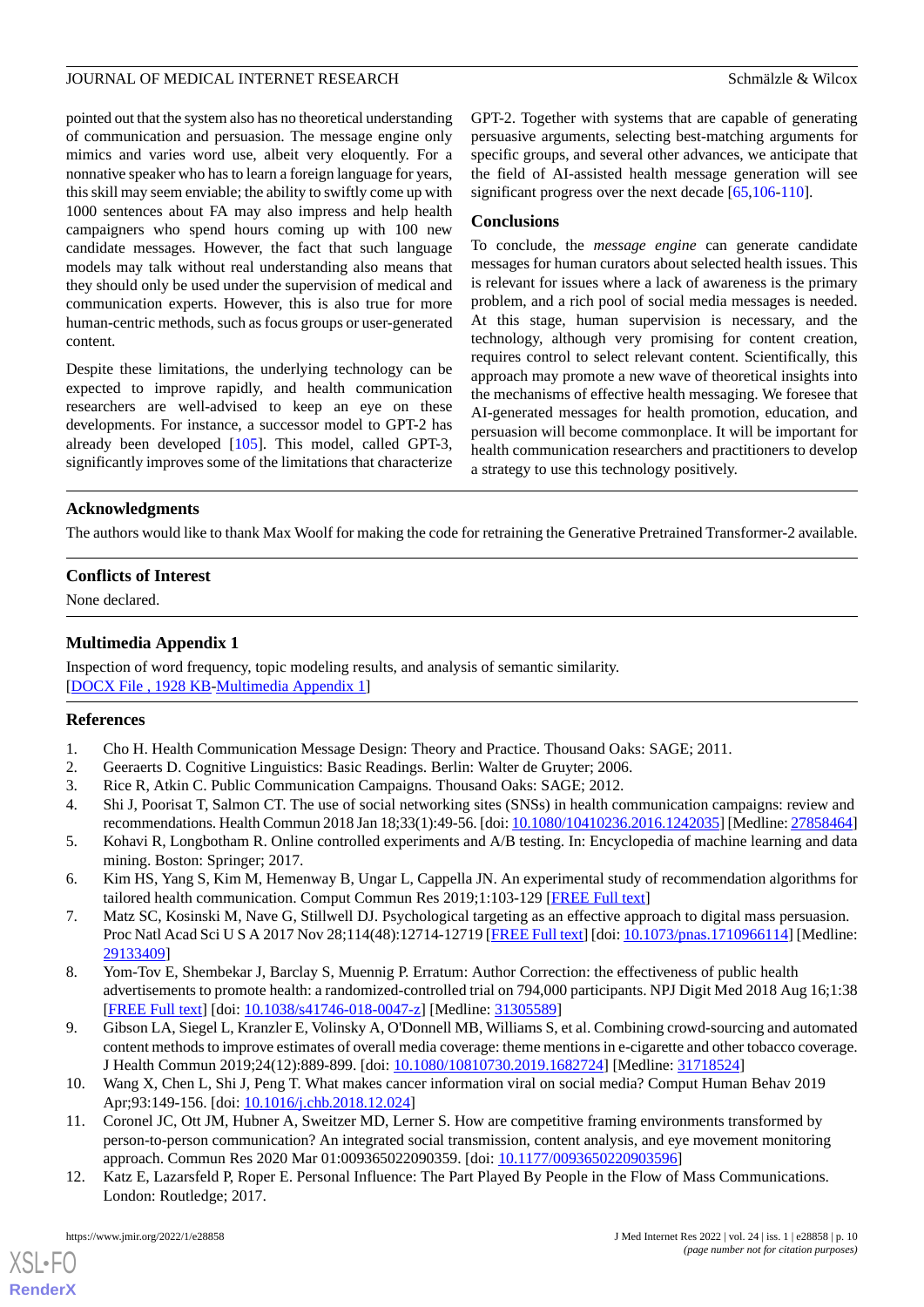- <span id="page-10-0"></span>13. Zhao X. Health communication campaigns: a brief introduction and call for dialogue. Int J Nurs Sci 2020 Sep 10;7(Suppl 1):S11-S15. [doi: [10.1016/j.ijnss.2020.04.009\]](http://dx.doi.org/10.1016/j.ijnss.2020.04.009) [Medline: [32995373\]](http://www.ncbi.nlm.nih.gov/entrez/query.fcgi?cmd=Retrieve&db=PubMed&list_uids=32995373&dopt=Abstract)
- <span id="page-10-2"></span><span id="page-10-1"></span>14. Schmälzle R, Renner B, Schupp HT. Health risk perception and risk communication. Policy Insights Behav Brain Sci 2017 Aug 24;4(2):163-169. [doi: [10.1177/2372732217720223\]](http://dx.doi.org/10.1177/2372732217720223)
- <span id="page-10-3"></span>15. Pfau M, Parrott R. Persuasive Communication Campaigns. New York: Allyn and Bacon; 1992.
- <span id="page-10-4"></span>16. Dutka S, Colley R. DAGMAR, Defining Advertising Goals for Measured Advertising Results. Lincolnwood, IL: NTC Business Books; 1995.
- <span id="page-10-5"></span>17. Bettinghaus EP. Health promotion and the knowledge-attitude-behavior continuum. Preventive Med 1986 Sep;15(5):475-491. [doi: [10.1016/0091-7435\(86\)90025-3](http://dx.doi.org/10.1016/0091-7435(86)90025-3)]
- <span id="page-10-6"></span>18. Jones K. Agenda setting in health and risk messaging. In: Oxford Research Encyclopedia of Communication. Oxford, United Kingdom: Oxford University Press; 2017.
- 19. Crozier S, Robinson S, Borland S, Godfrey K, Cooper C, Inskip H, et al. Do women change their health behaviours in pregnancy? Findings from the Southampton Women's Survey. Paediatr Perinat Epidemiol 2009 Sep;23(5):446-453 [\[FREE](http://europepmc.org/abstract/MED/19689495) [Full text\]](http://europepmc.org/abstract/MED/19689495) [doi: [10.1111/j.1365-3016.2009.01036.x\]](http://dx.doi.org/10.1111/j.1365-3016.2009.01036.x) [Medline: [19689495](http://www.ncbi.nlm.nih.gov/entrez/query.fcgi?cmd=Retrieve&db=PubMed&list_uids=19689495&dopt=Abstract)]
- <span id="page-10-7"></span>20. Gaston A, Prapavessis H. Maternal-fetal disease information as a source of exercise motivation during pregnancy. Health Psychol 2009 Nov; 28(6): 726-733. [doi:  $10.1037/a0016702$ ] [Medline: [19916641\]](http://www.ncbi.nlm.nih.gov/entrez/query.fcgi?cmd=Retrieve&db=PubMed&list_uids=19916641&dopt=Abstract)
- <span id="page-10-8"></span>21. Floyd RL, Rimer BK, Giovino GA, Mullen PD, Sullivan SE. A review of smoking in pregnancy: effects on pregnancy outcomes and cessation efforts. Annu Rev Public Health 1993;14:379-411. [doi: [10.1146/annurev.pu.14.050193.002115](http://dx.doi.org/10.1146/annurev.pu.14.050193.002115)] [Medline: [8323595\]](http://www.ncbi.nlm.nih.gov/entrez/query.fcgi?cmd=Retrieve&db=PubMed&list_uids=8323595&dopt=Abstract)
- 22. Rofail D, Colligs A, Abetz L, Lindemann M, Maguire L. Factors contributing to the success of folic acid public health campaigns. J Public Health (Oxf) 2012 Mar 03;34(1):90-99 [[FREE Full text](http://europepmc.org/abstract/MED/21727078)] [doi: [10.1093/pubmed/fdr048](http://dx.doi.org/10.1093/pubmed/fdr048)] [Medline: [21727078](http://www.ncbi.nlm.nih.gov/entrez/query.fcgi?cmd=Retrieve&db=PubMed&list_uids=21727078&dopt=Abstract)]
- <span id="page-10-9"></span>23. Medawar G, Wehbe T, Jaoude E. Awareness and use of folic acid among women of childbearing age. Ann Glob Health 2019 Apr 09;85(1):54 [\[FREE Full text](https://annalsofglobalhealth.org/articles/10.5334/aogh.2396)] [doi: [10.5334/aogh.2396\]](http://dx.doi.org/10.5334/aogh.2396) [Medline: [30977622\]](http://www.ncbi.nlm.nih.gov/entrez/query.fcgi?cmd=Retrieve&db=PubMed&list_uids=30977622&dopt=Abstract)
- <span id="page-10-10"></span>24. Green-Raleigh K, Carter H, Mulinare J, Prue C, Petrini J. Trends in folic acid awareness and behavior in the United States: the Gallup Organization for the March of Dimes Foundation surveys, 1995-2005. Matern Child Health J 2006 Sep;10(5 Suppl):S177-S182 [\[FREE Full text\]](http://europepmc.org/abstract/MED/16823638) [doi: [10.1007/s10995-006-0104-0](http://dx.doi.org/10.1007/s10995-006-0104-0)] [Medline: [16823638\]](http://www.ncbi.nlm.nih.gov/entrez/query.fcgi?cmd=Retrieve&db=PubMed&list_uids=16823638&dopt=Abstract)
- <span id="page-10-12"></span><span id="page-10-11"></span>25. Greene ND, Copp AJ. Neural tube defects. Annu Rev Neurosci 2014;37:221-242 [[FREE Full text](http://europepmc.org/abstract/MED/25032496)] [doi: [10.1146/annurev-neuro-062012-170354](http://dx.doi.org/10.1146/annurev-neuro-062012-170354)] [Medline: [25032496](http://www.ncbi.nlm.nih.gov/entrez/query.fcgi?cmd=Retrieve&db=PubMed&list_uids=25032496&dopt=Abstract)]
- <span id="page-10-13"></span>26. Cameron M, Moran P. Prenatal screening and diagnosis of neural tube defects. Prenat Diagn 2009 Apr;29(4):402-411. [doi: [10.1002/pd.2250](http://dx.doi.org/10.1002/pd.2250)] [Medline: [19301349](http://www.ncbi.nlm.nih.gov/entrez/query.fcgi?cmd=Retrieve&db=PubMed&list_uids=19301349&dopt=Abstract)]
- <span id="page-10-14"></span>27. Crider KS, Bailey LB, Berry RJ. Folic acid food fortification-its history, effect, concerns, and future directions. Nutrients 2011 Mar;3(3):370-384 [\[FREE Full text\]](https://www.mdpi.com/resolver?pii=nu3030370) [doi: [10.3390/nu3030370\]](http://dx.doi.org/10.3390/nu3030370) [Medline: [22254102\]](http://www.ncbi.nlm.nih.gov/entrez/query.fcgi?cmd=Retrieve&db=PubMed&list_uids=22254102&dopt=Abstract)
- <span id="page-10-15"></span>28. Geisel J. Folic acid and neural tube defects in pregnancy: a review. J Perinat Neonatal Nurs 2003;17(4):268-279. [doi: [10.1097/00005237-200310000-00005](http://dx.doi.org/10.1097/00005237-200310000-00005)] [Medline: [14655787](http://www.ncbi.nlm.nih.gov/entrez/query.fcgi?cmd=Retrieve&db=PubMed&list_uids=14655787&dopt=Abstract)]
- <span id="page-10-16"></span>29. Folic Acid. Centers for Disease Control and Prevention. URL:<https://www.cdc.gov/ncbddd/folicacid/index.html> [accessed] 2022-01-10]
- 30. Periconceptional folic acid supplementation to prevent neural tube defects. World Health Organization. URL: [https://www.](https://www.who.int/elena/titles/folate_periconceptional/en/) [who.int/elena/titles/folate\\_periconceptional/en/](https://www.who.int/elena/titles/folate_periconceptional/en/) [accessed 2022-01-10]
- <span id="page-10-17"></span>31. Chivu CM, Tulchinsky TH, Soares-Weiser K, Braunstein R, Brezis M. A systematic review of interventions to increase awareness, knowledge, and folic acid consumption before and during pregnancy. Am J Health Promot 2008;22(4):237-245. [doi: [10.4278/06051566R2.1](http://dx.doi.org/10.4278/06051566R2.1)] [Medline: [18421888](http://www.ncbi.nlm.nih.gov/entrez/query.fcgi?cmd=Retrieve&db=PubMed&list_uids=18421888&dopt=Abstract)]
- <span id="page-10-18"></span>32. Amitai Y, Fisher N, Haringman M, Meiraz H, Baram N, Leventhal A. Increased awareness, knowledge and utilization of preconceptional folic acid in Israel following a national campaign. Prev Med 2004 Oct;39(4):731-737. [doi: [10.1016/j.ypmed.2004.02.042\]](http://dx.doi.org/10.1016/j.ypmed.2004.02.042) [Medline: [15351539\]](http://www.ncbi.nlm.nih.gov/entrez/query.fcgi?cmd=Retrieve&db=PubMed&list_uids=15351539&dopt=Abstract)
- <span id="page-10-20"></span><span id="page-10-19"></span>33. van der Pal-de Bruin KM, de Walle HE, Jeeninga W, de Rover C, Cornel MC, de Jong-van den Berg LT, et al. The Dutch 'Folic Acid Campaign'--have the goals been achieved? Paediatr Perinat Epidemiol 2000 Apr;14(2):111-117. [doi: [10.1046/j.1365-3016.2000.00251.x\]](http://dx.doi.org/10.1046/j.1365-3016.2000.00251.x) [Medline: [10791653\]](http://www.ncbi.nlm.nih.gov/entrez/query.fcgi?cmd=Retrieve&db=PubMed&list_uids=10791653&dopt=Abstract)
- <span id="page-10-21"></span>34. Snyder LB. Health communication campaigns and their impact on behavior. J Nutr Educ Behav 2007;39(2 Suppl):S32-S40. [doi: [10.1016/j.jneb.2006.09.004\]](http://dx.doi.org/10.1016/j.jneb.2006.09.004) [Medline: [17336803\]](http://www.ncbi.nlm.nih.gov/entrez/query.fcgi?cmd=Retrieve&db=PubMed&list_uids=17336803&dopt=Abstract)
- <span id="page-10-22"></span>35. Noar SM. An audience-channel-message-evaluation (ACME) framework for health communication campaigns. Health Promot Pract 2012 Jul;13(4):481-488. [doi: [10.1177/1524839910386901\]](http://dx.doi.org/10.1177/1524839910386901) [Medline: [21441207\]](http://www.ncbi.nlm.nih.gov/entrez/query.fcgi?cmd=Retrieve&db=PubMed&list_uids=21441207&dopt=Abstract)
- 36. Hutchinson P, Wheeler J. The cost-effectiveness of health communication programs: what do we know? J Health Commun 2006;11 Suppl 2:7-45. [doi: [10.1080/10810730600973862](http://dx.doi.org/10.1080/10810730600973862)] [Medline: [17148098](http://www.ncbi.nlm.nih.gov/entrez/query.fcgi?cmd=Retrieve&db=PubMed&list_uids=17148098&dopt=Abstract)]
- 37. Snyder LB, Hamilton MA, Mitchell EW, Kiwanuka-Tondo J, Fleming-Milici F, Proctor D. A meta-analysis of the effect of mediated health communication campaigns on behavior change in the United States. J Health Commun 2004;9 Suppl 1:71-96. [doi: [10.1080/10810730490271548](http://dx.doi.org/10.1080/10810730490271548)] [Medline: [14960405](http://www.ncbi.nlm.nih.gov/entrez/query.fcgi?cmd=Retrieve&db=PubMed&list_uids=14960405&dopt=Abstract)]
- 38. Hornik RC. Exposure: theory and evidence about all the ways it matters. Soc Marketing Q 2016 Aug 01;8(3):31-37. [doi: [10.1080/15245000214135\]](http://dx.doi.org/10.1080/15245000214135)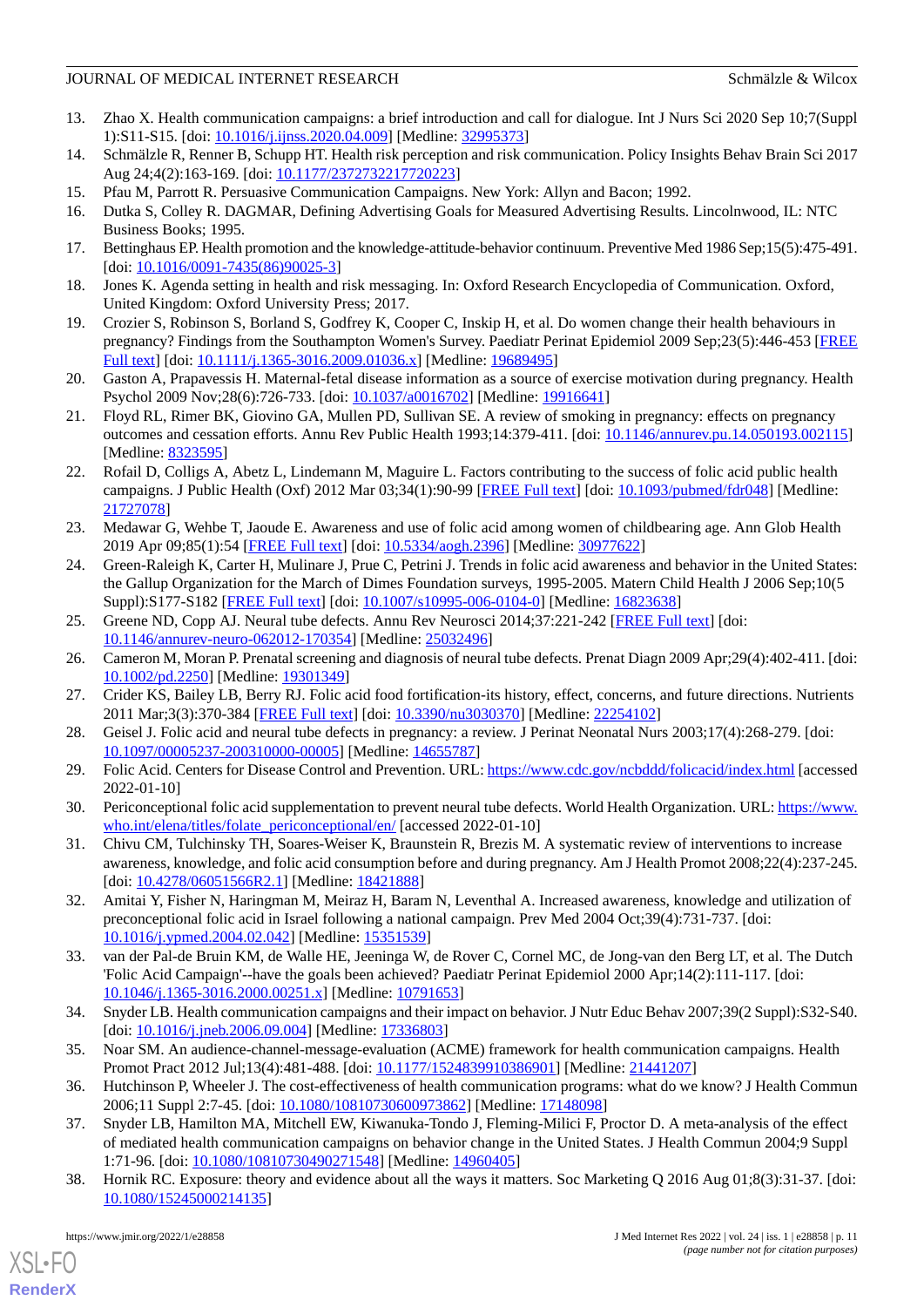- <span id="page-11-0"></span>39. Farrelly M, Niederdeppe J, Yarsevich J. Youth tobacco prevention mass media campaigns: past, present, and future directions. Tob Control 2003 Jun;12 Suppl 1:i35-i47 [\[FREE Full text\]](https://tobaccocontrol.bmj.com/lookup/pmidlookup?view=long&pmid=12773784) [doi: [10.1136/tc.12.suppl\\_1.i35\]](http://dx.doi.org/10.1136/tc.12.suppl_1.i35) [Medline: [12773784](http://www.ncbi.nlm.nih.gov/entrez/query.fcgi?cmd=Retrieve&db=PubMed&list_uids=12773784&dopt=Abstract)]
- <span id="page-11-2"></span><span id="page-11-1"></span>40. Roditis ML, Jones C, Dineva AP, Alexander TN. Lessons on addiction messages from "The real cost" campaign. Am J Prev Med 2019 Feb;56(2 Suppl 1):S24-S30 [\[FREE Full text\]](https://linkinghub.elsevier.com/retrieve/pii/S0749-3797(18)32245-1) [doi: [10.1016/j.amepre.2018.07.043](http://dx.doi.org/10.1016/j.amepre.2018.07.043)] [Medline: [30661522](http://www.ncbi.nlm.nih.gov/entrez/query.fcgi?cmd=Retrieve&db=PubMed&list_uids=30661522&dopt=Abstract)]
- 41. Simon H. Designing organizations for an information-rich world. In: Computers, Communications, and the Public Interest. Baltimore, Maryland, United States: Johns Hopkins Press; 1971.
- <span id="page-11-3"></span>42. Atchley P, Lane S. Chapter Four-cognition in the attention economy. In: Psychology of Learning and Motivation. New York: Academic Press; 2014.
- <span id="page-11-4"></span>43. Citton Y. The Ecology of Attention. London: John Wiley & Sons; 2017.
- <span id="page-11-5"></span>44. Attention Economy: Understanding the New Currency of Business. Brighton, Massachusetts: Harvard Business Review Press; 2002.
- <span id="page-11-6"></span>45. Jiang J, He D, Allan J. Searching, browsing, clicking in a search session: changes in user behavior by task over time. In: Proceedings of the 37th international ACM SIGIR conference on Research & development in information retrieval. 2014 Presented at: SIGIR '14: Proceedings of the 37th international ACM SIGIR conference on Research & development in information retrieval; Jul 6-11, 2014; Gold Coast Queensland Australia. [doi: [10.1145/2600428.2609633](http://dx.doi.org/10.1145/2600428.2609633)]
- <span id="page-11-7"></span>46. Hirschberg J, Manning CD. Advances in natural language processing. Science 2015 Jul 17;349(6245):261-266. [doi: [10.1126/science.aaa8685](http://dx.doi.org/10.1126/science.aaa8685)] [Medline: [26185244\]](http://www.ncbi.nlm.nih.gov/entrez/query.fcgi?cmd=Retrieve&db=PubMed&list_uids=26185244&dopt=Abstract)
- <span id="page-11-8"></span>47. Weizenbaum J. Computer Power and Human Reason: From Judgement to Calculation. New York, United States: W.H.Freeman & Co Ltd; 1976.
- <span id="page-11-9"></span>48. Seabrook J. Can a machine learn to write for The New Yorker? The New Yorker. URL: [https://www.newyorker.com/](https://www.newyorker.com/magazine/2019/10/14/can-a-machine-learn-to-write-for-the-new-yorker) [magazine/2019/10/14/can-a-machine-learn-to-write-for-the-new-yorker](https://www.newyorker.com/magazine/2019/10/14/can-a-machine-learn-to-write-for-the-new-yorker) [accessed 2022-01-10]
- <span id="page-11-11"></span><span id="page-11-10"></span>49. Kreps SE, McCain M, Brundage M. All the news that's fit to fabricate: AI-generated text as a tool of media misinformation. J Exp Polit Sci 2020 Nov 20:1-14. [doi: [10.1017/XPS.2020.37](http://dx.doi.org/10.1017/XPS.2020.37)]
- <span id="page-11-12"></span>50. Radford A, Wu J, Child R, Luan D, Amodei D, Sutskever I. Language models are unsupervised multitask learners. OpenAI blog. URL: <http://www.persagen.com/files/misc/radford2019language.pdf> [accessed 2022-01-10]
- <span id="page-11-13"></span>51. Alammar J. The illustrated transformer. GitHub. URL:<https://jalammar.github.io/illustrated-transformer/> [accessed 2022-01-10]
- <span id="page-11-14"></span>52. Radford A, Wu J, Amodei D, Amodei D, Clark J, Brundage M. Better language models and their implications. OpenAI Blog. URL:<https://openai.com/blog/better-language-models/> [accessed 2022-01-10]
- 53. Peters M, Ruder S, Smith N. To tune or not to tune? Adapting pretrained representations to diverse tasks. arXiv. Preprint posted online March 14, 2019 [\[FREE Full text](http://arxiv.org/abs/1903.05987)]
- <span id="page-11-16"></span><span id="page-11-15"></span>54. Frazier S, Al Nahian S, Riedl M, Harrison B. Learning norms from stories: a prior for value aligned agents. In: Proceedings of the AAAI/ACM Conference on AI, Ethics, and Society. 2019 Presented at: AIES '20: AAAI/ACM Conference on AI, Ethics, and Society; Feb 7-9, 2020; New York, USA URL:<https://dl.acm.org/doi/proceedings/10.1145/3375627> [doi: [10.1145/3375627.3375825](http://dx.doi.org/10.1145/3375627.3375825)]
- <span id="page-11-18"></span><span id="page-11-17"></span>55. Ziegler D, Stiennon N, Wu J, Brown T, Radford A, Amodei D, et al. Fine-tuning language models from human preferences. arXiv. Preprint posted online September 18, 2019 [\[FREE Full text\]](http://arxiv.org/abs/1909.08593)
- <span id="page-11-19"></span>56. Woolf M. gpt-2-simple. Github Repository. URL: <https://github.com/minimaxir/gpt-2-simple> [accessed 2020-10-01]
- 57. Twint. GitHub. URL:<https://github.com/twintproject/twint> [accessed 2022-01-10]
- <span id="page-11-20"></span>58. van Gatt DL, van Wubben ME, Krahmer E. Best practices for the human evaluation of automatically generated text. In: Proceedings of the 12th International Conference on Natural Language Generation. 2019 Presented at: Proceedings of the 12th International Conference on Natural Language Generation; 2019; Tokyo, Japan. [doi: [10.18653/v1/w19-8643\]](http://dx.doi.org/10.18653/v1/w19-8643)
- <span id="page-11-21"></span>59. Erdfelder E, Faul F, Buchner A. GPOWER: a general power analysis program. Behav Res Methods Instrum Comput 1996 Mar;28(1):1-11. [doi: [10.3758/bf03203630\]](http://dx.doi.org/10.3758/bf03203630)
- <span id="page-11-22"></span>60. Kim M, Cappella JN. An efficient message evaluation protocol: two empirical analyses on positional effects and optimal sample size. J Health Commun 2019;24(10):761-769 [[FREE Full text\]](http://europepmc.org/abstract/MED/31543057) [doi: [10.1080/10810730.2019.1668090\]](http://dx.doi.org/10.1080/10810730.2019.1668090) [Medline: [31543057](http://www.ncbi.nlm.nih.gov/entrez/query.fcgi?cmd=Retrieve&db=PubMed&list_uids=31543057&dopt=Abstract)]
- 61. Paul MJ, Dredze M. Discovering health topics in social media using topic models. PLoS One 2014;9(8):e103408 [\[FREE](https://dx.plos.org/10.1371/journal.pone.0103408) [Full text\]](https://dx.plos.org/10.1371/journal.pone.0103408) [doi: [10.1371/journal.pone.0103408](http://dx.doi.org/10.1371/journal.pone.0103408)] [Medline: [25084530](http://www.ncbi.nlm.nih.gov/entrez/query.fcgi?cmd=Retrieve&db=PubMed&list_uids=25084530&dopt=Abstract)]
- <span id="page-11-24"></span><span id="page-11-23"></span>62. Pruss D, Fujinuma Y, Daughton AR, Paul MJ, Arnot B, Albers Szafir D, et al. Zika discourse in the Americas: a multilingual topic analysis of Twitter. PLoS One 2019 May 23;14(5):e0216922 [\[FREE Full text\]](https://dx.plos.org/10.1371/journal.pone.0216922) [doi: [10.1371/journal.pone.0216922](http://dx.doi.org/10.1371/journal.pone.0216922)] [Medline: [31120935](http://www.ncbi.nlm.nih.gov/entrez/query.fcgi?cmd=Retrieve&db=PubMed&list_uids=31120935&dopt=Abstract)]
- <span id="page-11-25"></span>63. Zhou S, Zhao Y, Bian J, Haynos AF, Zhang R. Exploring eating disorder topics on Twitter: machine learning approach. JMIR Med Inform 2020 Oct 30;8(10):e18273 [[FREE Full text](https://medinform.jmir.org/2020/10/e18273/)] [doi: [10.2196/18273\]](http://dx.doi.org/10.2196/18273) [Medline: [33124997](http://www.ncbi.nlm.nih.gov/entrez/query.fcgi?cmd=Retrieve&db=PubMed&list_uids=33124997&dopt=Abstract)]
- 64. Boon-Itt S, Skunkan Y. Public perception of the COVID-19 pandemic on twitter: sentiment analysis and topic modeling study. JMIR Public Health Surveill 2020 Nov 11;6(4):e21978 [[FREE Full text\]](https://publichealth.jmir.org/2020/4/e21978/) [doi: [10.2196/21978](http://dx.doi.org/10.2196/21978)] [Medline: [33108310](http://www.ncbi.nlm.nih.gov/entrez/query.fcgi?cmd=Retrieve&db=PubMed&list_uids=33108310&dopt=Abstract)]
- 65. Grün B, Hornik K. topicmodels: an R package for fitting topic models. J Stat Softw 2011;40(13):1-30 [\[FREE Full text\]](https://www.jstatsoft.org/article/view/v040i13) [doi: [10.18637/jss.v040.i13](http://dx.doi.org/10.18637/jss.v040.i13)]
- 66. Blei D, Ng A, Jordan M. Latent dirichlet allocation. J Mach Learn Res 2003;3:993-1002 [[FREE Full text](https://www.jmlr.org/papers/volume3/blei03a/blei03a.pdf?TB_iframe=true&width=370.8&height=658.8)]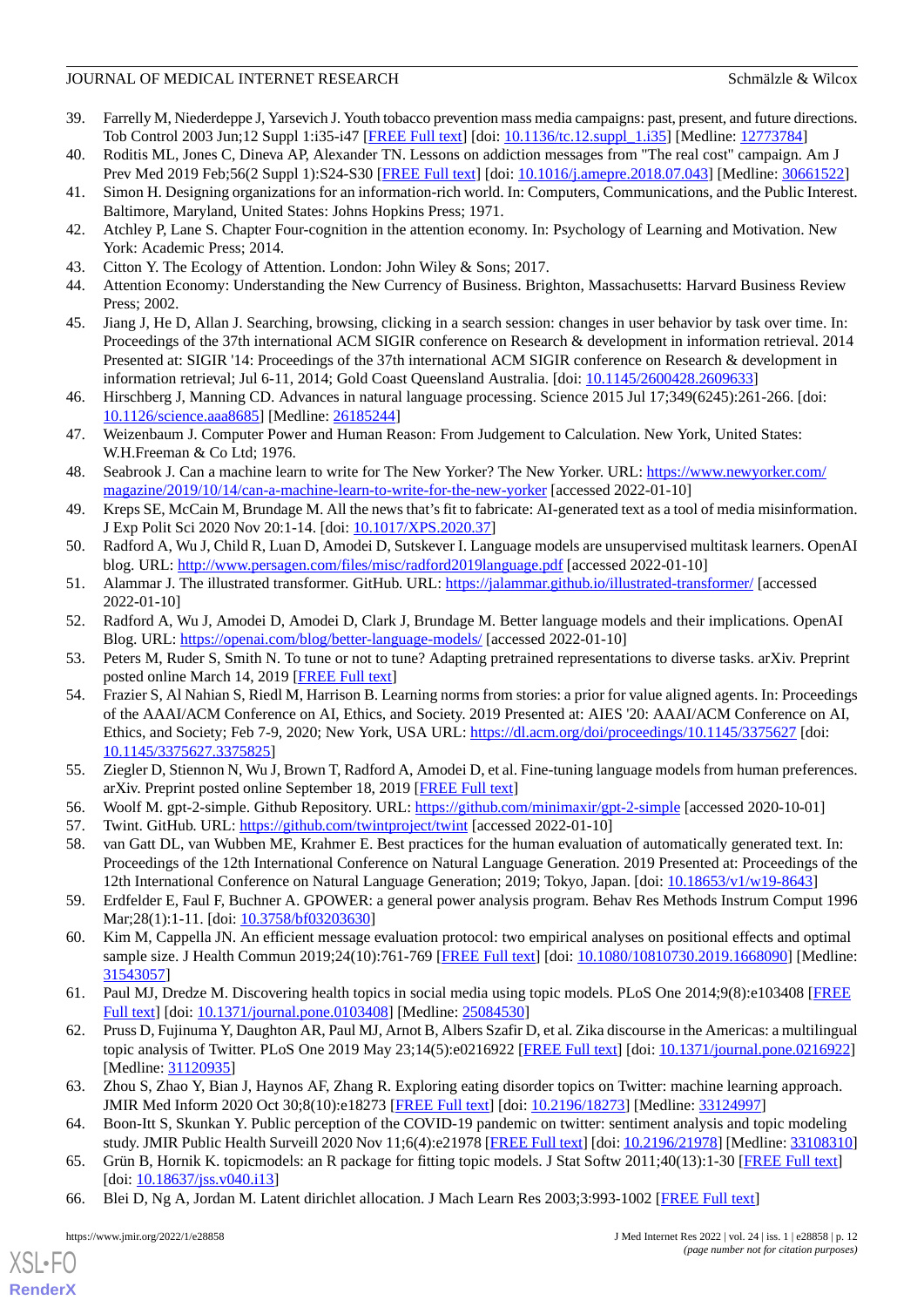- <span id="page-12-0"></span>67. Reimers N, Gurevych I. Sentence-BERT: sentence embeddings using Siamese BERT-networks. ArXiv.org. 2019. URL: <http://arxiv.org/abs/1908.10084> [accessed 2022-01-10]
- <span id="page-12-2"></span><span id="page-12-1"></span>68. Green E, Murphy E, Gryboski K. The health belief model. In: The Wiley Encyclopedia of Health Psychology. London: Wiley; 2020.
- 69. ldatuning: tuning of the latent dirichllocation models parameters. CRAN. URL:<https://rdrr.io/cran/ldatuning/> [accessed 2022-01-10]
- 70. Cao J, Xia T, Li J, Zhang Y, Tang S. A density-based method for adaptive LDA model selection. Neurocomputing 2009 Mar;72(7-9):1775-1781. [doi: [10.1016/j.neucom.2008.06.011](http://dx.doi.org/10.1016/j.neucom.2008.06.011)]
- 71. Arun R, Suresh V, Veni M, Narasimha MM. On finding the natural number of topics with Latent Dirichlet allocation: some observations. In: Advances in Knowledge Discovery and Data Mining. Berlin Heidelberg: Springer; 2010.
- <span id="page-12-3"></span>72. Deveaud R, SanJuan E, Bellot P. Accurate and effective latent concept modeling for ad hoc information retrieval. Document numérique 2014 Apr 30;17(1):61-84. [doi: [10.3166/dn.17.1.61-84](http://dx.doi.org/10.3166/dn.17.1.61-84)]
- <span id="page-12-4"></span>73. Carlini N, Tramer F, Wallace E, Jagielski M, Herbert-Voss A, Lee K, et al. Extracting training data from large language models. arXiv. Preprint posted online December 14, 2020 [\[FREE Full text\]](http://arxiv.org/abs/2012.07805)
- 74. Baddeley A. Human Memory: Theory and Practice. New York: Psychology Press; 1997.
- <span id="page-12-5"></span>75. Neubaum G, Krämer NC, Alt K. Psychological effects of repeated exposure to elevating entertainment: an experiment over the period of 6 weeks. Psychol Popular Media 2020 Apr;9(2):194-207. [doi: [10.1037/ppm0000235\]](http://dx.doi.org/10.1037/ppm0000235)
- <span id="page-12-6"></span>76. Appleton K, Hemingway A, Rajska J, Hartwell H. Repeated exposure and conditioning strategies for increasing vegetable liking and intake: systematic review and meta-analyses of the published literature. Am J Clin Nutr 2018 Oct 01;108(4):842-856. [doi: [10.1093/ajcn/nqy143](http://dx.doi.org/10.1093/ajcn/nqy143)] [Medline: [30321277\]](http://www.ncbi.nlm.nih.gov/entrez/query.fcgi?cmd=Retrieve&db=PubMed&list_uids=30321277&dopt=Abstract)
- <span id="page-12-7"></span>77. Maiden N. Digital creativity support: designing AI to augment human creativity. In: The Human Position in an Artificial World: Creativity, Ethics and AI in Knowledge Organization. Würzburg, Germany: Ergon; 2019.
- <span id="page-12-8"></span>78. Cappella J. Perceived message effectiveness meets the requirements of a reliable, valid, and efficient measure of persuasiveness. J Commun 2018 Oct;68(5):994-997 [[FREE Full text](http://europepmc.org/abstract/MED/30479403)] [doi: [10.1093/joc/jqy044\]](http://dx.doi.org/10.1093/joc/jqy044) [Medline: [30479403\]](http://www.ncbi.nlm.nih.gov/entrez/query.fcgi?cmd=Retrieve&db=PubMed&list_uids=30479403&dopt=Abstract)
- <span id="page-12-9"></span>79. O'Keefe DJ. Message generalizations that support evidence-based persuasive message design: specifying the evidentiary requirements. Health Commun 2015;30(2):106-113. [doi: [10.1080/10410236.2014.974123\]](http://dx.doi.org/10.1080/10410236.2014.974123) [Medline: [25470435\]](http://www.ncbi.nlm.nih.gov/entrez/query.fcgi?cmd=Retrieve&db=PubMed&list_uids=25470435&dopt=Abstract)
- <span id="page-12-10"></span>80. Kim HS. How message features and social endorsements affect the longevity of news sharing. Digit J (Abingdon) 2021;9(8):1162-1183 [[FREE Full text](http://europepmc.org/abstract/MED/34900400)] [doi: [10.1080/21670811.2020.1811742\]](http://dx.doi.org/10.1080/21670811.2020.1811742) [Medline: [34900400\]](http://www.ncbi.nlm.nih.gov/entrez/query.fcgi?cmd=Retrieve&db=PubMed&list_uids=34900400&dopt=Abstract)
- <span id="page-12-11"></span>81. Keskar N, McCann B, Varshney L, Xiong C, Socher R. CTRL: a conditional transformer language model for controllable generation. arXiv. Preprint posted online September 11, 2019 [[FREE Full text\]](http://arxiv.org/abs/1909.05858)
- <span id="page-12-12"></span>82. Lin Z, Riedl M. Plug-and-blend: A framework for controllable story generation with blended control codes. arXiv. Preprint posted online March 23, 2021 [\[FREE Full text](http://arxiv.org/abs/2104.04039)]
- <span id="page-12-13"></span>83. Harrington N. Persuasive health message design. In: Oxford Research Encyclopedia of Communication. Oxford: Oxford University Press; 2016.
- 84. Scott AJ. Persuasive Advertising: Evidence-based Principles. London: Palgrave Macmillan; 2010.
- <span id="page-12-14"></span>85. Harrington NG. Introduction to the special issue: message design in health communication research. Health Commun 2015;30(2):103-105 [[FREE Full text](http://europepmc.org/abstract/MED/25470434)] [doi: [10.1080/10410236.2014.974133\]](http://dx.doi.org/10.1080/10410236.2014.974133) [Medline: [25470434\]](http://www.ncbi.nlm.nih.gov/entrez/query.fcgi?cmd=Retrieve&db=PubMed&list_uids=25470434&dopt=Abstract)
- <span id="page-12-15"></span>86. Tan C, Niculae V, Danescu-Niculescu-Mizil C, Lee L. Winning arguments: interaction dynamics and persuasion strategies in good-faith online discussions. arXiv. Preprint posted online February 2, 2016 [\[FREE Full text\]](https://arxiv.org/abs/1602.01103)
- <span id="page-12-17"></span><span id="page-12-16"></span>87. Boster FJ, Liu RW, Cheng Y, Kim W, Shaikh SJ. The Suasory force of sticky messages: an application to the application of sunscreen. Commun Stud 2017 Dec 26;69(1):4-22. [doi: [10.1080/10510974.2017.1414067\]](http://dx.doi.org/10.1080/10510974.2017.1414067)
- 88. Fishbein M, Cappella JN. The role of theory in developing effective health communications. J Commun 2006 Aug;56(Suppl 1):1-17. [doi: [10.1111/j.1460-2466.2006.00280.x\]](http://dx.doi.org/10.1111/j.1460-2466.2006.00280.x)
- 89. Thompson TL, Schulz PJ. Health Communication Theory. London: John Wiley & Sons; 2021.
- <span id="page-12-18"></span>90. Woolley SC, Howard PN. Computational Propaganda: Political Parties, Politicians, and Political Manipulation on Social Media. Oxford: Oxford University Press; 2018.
- <span id="page-12-19"></span>91. Zellers R, Holtzman A, Rashkin H, Bisk Y, Farhadi A, Roesner F. Defending against neural fake news. arXiv. Preprint posted online May 29, 2019 [\[FREE Full text\]](http://arxiv.org/abs/1905.12616)
- <span id="page-12-20"></span>92. Subrahmanian V, Azaria A, Durst S, Kagan V, Galstyan A, Lerman K, et al. The DARPA Twitter bot challenge. Computer 2016 Jun;49(6):38-46. [doi: [10.1109/MC.2016.183\]](http://dx.doi.org/10.1109/MC.2016.183)
- 93. Coronel J, Bucy E. A cognitive neuroscience perspective on political knowledge, misinformation, and memory for facts. In: The Handbook of Communication Science and Biology. London: Routledge; 2020.
- 94. Leib M, Köbis N, Rilke R, Hagens M, Irlenbusch B. The corruptive force of AI-generated advice. arXiv. Preprint posted online February 15, 2021 [\[FREE Full text\]](https://arxiv.org/abs/2102.07536)
- 95. Allem J, Ferrara E. Could social bots pose a threat to public health? Am J Public Health 2018 Aug;108(8):1005-1006. [doi: [10.2105/AJPH.2018.304512\]](http://dx.doi.org/10.2105/AJPH.2018.304512) [Medline: [29995482](http://www.ncbi.nlm.nih.gov/entrez/query.fcgi?cmd=Retrieve&db=PubMed&list_uids=29995482&dopt=Abstract)]
- 96. Shi W, Liu D, Yang J, Zhang J, Wen S, Su J. Social bots' sentiment engagement in health emergencies: a topic-based analysis of the COVID-19 pandemic discussions on Twitter. Int J Environ Res Public Health 2020 Nov 23;17(22):8701 [[FREE Full text](https://www.mdpi.com/resolver?pii=ijerph17228701)] [doi: [10.3390/ijerph17228701](http://dx.doi.org/10.3390/ijerph17228701)] [Medline: [33238567\]](http://www.ncbi.nlm.nih.gov/entrez/query.fcgi?cmd=Retrieve&db=PubMed&list_uids=33238567&dopt=Abstract)